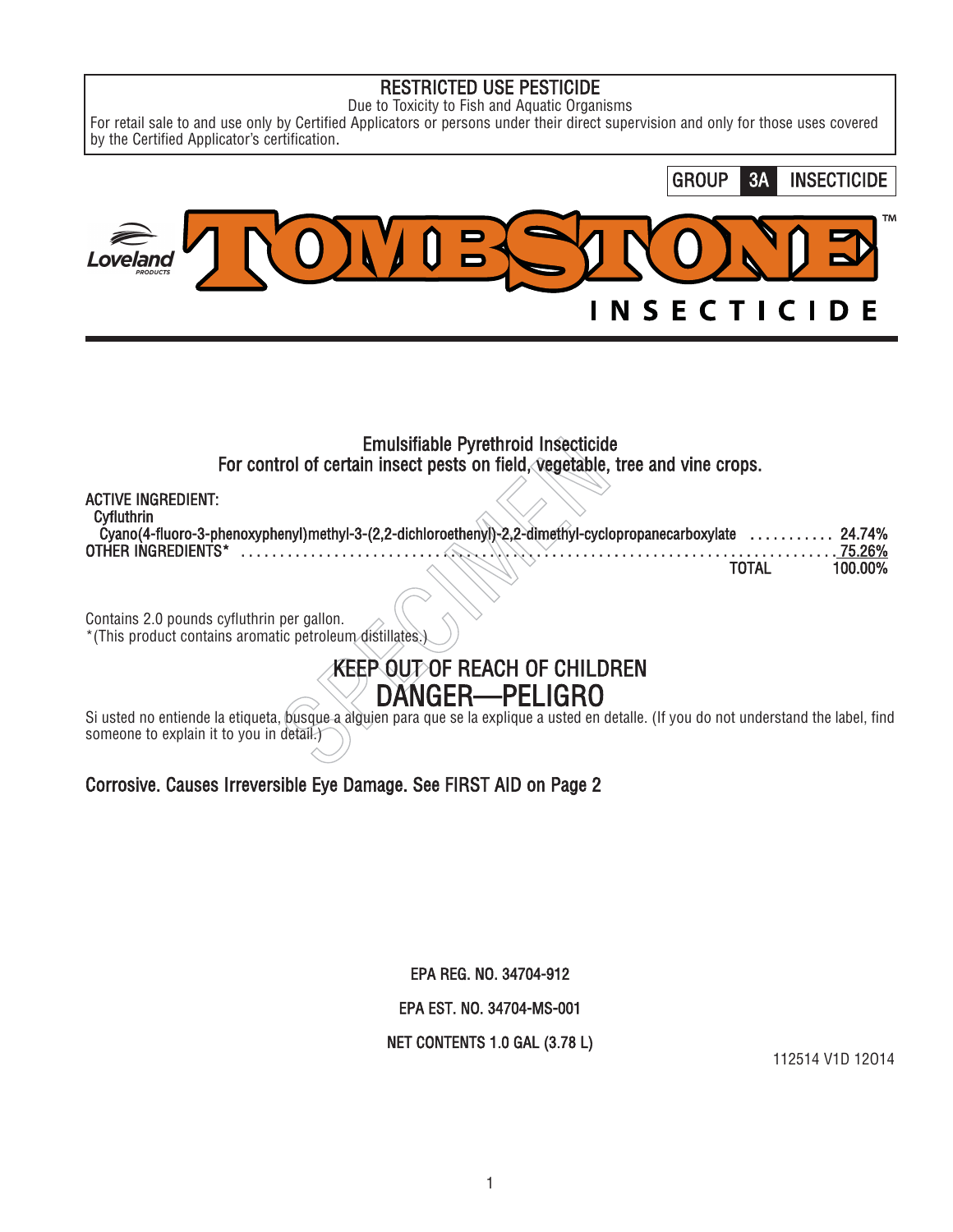| <b>FIRST AID</b> |                                                                                                                                                                                            |  |
|------------------|--------------------------------------------------------------------------------------------------------------------------------------------------------------------------------------------|--|
| If in eyes:      | • Hold eye open and rinse slowly and gently with water for 15 to 20 minutes.<br>• Remove contact lenses, if present, after the first 5 minutes, then continue rinsing eye.                 |  |
|                  | . Call a poison control center or doctor for treatment advice.                                                                                                                             |  |
| If swallowed:    | • Call a poison control center or doctor immediately for treatment advice.                                                                                                                 |  |
|                  | . Do not induce vomiting unless told to do so by a poison control center or doctor.                                                                                                        |  |
|                  | • Do not give any liquid to the person.                                                                                                                                                    |  |
|                  | • Do not give anything by mouth to an unconscious person.                                                                                                                                  |  |
| If on skin       | • Take off contaminated clothing.                                                                                                                                                          |  |
| or clothing:     | . Rinse skin immediately with plenty of water for 15 to 20 minutes.                                                                                                                        |  |
|                  | • Call a poison control center or doctor for treatment advice.                                                                                                                             |  |
| If inhaled:      | • Move person to fresh air.                                                                                                                                                                |  |
|                  | • If person is not breathing, call 911 or an ambulance, then give artificial respiration, preferably mouth-to-mouth                                                                        |  |
|                  | if possible.                                                                                                                                                                               |  |
|                  | • Call a poison control center or doctor for further treatment advice.                                                                                                                     |  |
|                  | Have a product container or label with you when calling a poison control center or doctor, or going for treatment.<br>FOR A MEDICAL EMERGENCY INVOLVING THIS PRODUCT CALL: 1-866-944-8565. |  |
|                  | Note to Physician: ANTIDOTE – No specific antidote is available. Treat symptomatically. Published data indicate vitamin E acetate                                                          |  |

can prevent and/or mitigate symptoms of paresthesia caused by synthetic pyrethroids. Contains petroleum distillates. Vomiting may cause aspiration pneumonia.

# PRECAUTIONARY STATEMENTS HAZARDS TO HUMANS AND DOMESTIC ANIMALS

DANGER: Corrosive. Causes irreversible eye damage. Do not get in eyes or on clothing. Wear protective eyewear (goggles or face shield). Wash thoroughly with soap and water after handling. Remove contaminated clothing and wash before reuse. May be fatal if inhaled. Do not breathe vapors or spray mist. Harmful if swallowed or absorbed through skin. Prolonged or frequently repeated skin contact may cause allergic skin reactions in some individuals.

Do not contaminate feed or food. Keep out of reach of children.

# Personal Protective Equipment (PPE): Applicators and other handlers must wear:

- Long-sleeved shirt and long pants
- Chemical-resistant gloves, such as barrier laminate or viton. If you want more options, follow the instructions for category G on an EPA chemical-resistance category selection chart.
- Shoes plus socks
- Protective eyewear
- Except when using closed mixing loading systems, mixers and loaders supporting aerial applications or chemigation applications must wear: A NIOSH approved particulate respirator with any N, R, or P filter with NIOSH approval number prefix TC-84A.

Discard clothing and other absorbent materials that have been contaminated with this product. Do not reuse them. Follow manufacturer's instructions for cleaning/maintaining PPE. If no such instructions for washables, use detergent and hot water. Keep and wash PPE separately from other laundry.

# Engineering Controls Statements

When handlers use closed systems, enclosed cabs, or aircraft in a manner that meets the requirements listed in the Worker Protection Standard (WPS) for agricultural pesticides [40 CFR 170.240(d)(4-6)], the handler PPE requirements may be reduced or modified as specified in the WPS.

# USER SAFETY RECOMMENDATIONS

# User should:

- Wash hands before eating, drinking, chewing gum, using tobacco or using the toilet.
- Remove clothing immediately if pesticide gets inside. Then wash thoroughly and put on clean clothing.
- Remove PPE immediately after handling this product. Wash the outside of gloves before removing. As soon as possible, wash thoroughly and change into clean clothing.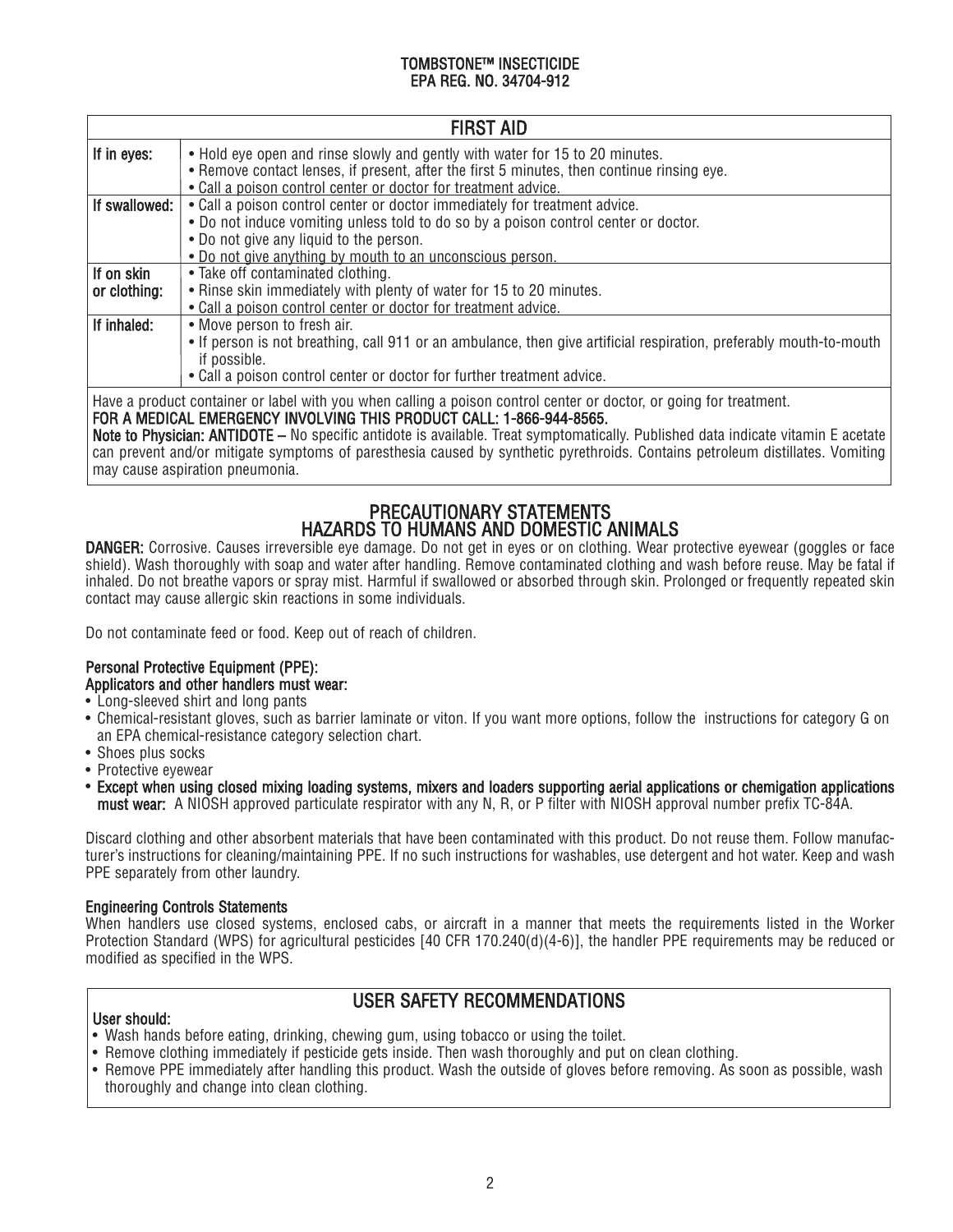# ENVIRONMENTAL HAZARDS

This pesticide is extremely toxic to fish and aquatic invertebrates. For terrestrial uses: Do not apply directly to water, to areas where surface water is present or to intertidal areas below the mean high water mark. Do not apply when weather conditions favor drift from treated areas. Drift and runoff from treated areas may be hazardous to aquatic organisms in neighboring areas. Do not contaminate water when disposing of equipment washwaters.

This product is highly toxic to bees exposed to direct treatment or residues on blooming crops or weeds. Do not apply this product or allow it to drift to blooming crops if bees are visiting the treatment area. Additional information may be obtained by consulting your Cooperative Extension Service.

# OBSERVE THE FOLLOWING PRECAUTIONS WHEN SPRAYING IN THE VICINITY OF AQUATIC AREAS SUCH AS LAKES; RESER-VOIRS; RIVERS; PERMANENT STREAMS, MARSHES OR NATURAL PONDS; ESTUARIES AND COMMERCIAL FISH FARM PONDS.

# BUFFER ZONES Vegetative Buffer Strip

Construct and maintain a minimum 10-foot-wide vegetative filter strip of grass or other permanent vegetation between the field edge and down gradient aquatic habitat (such as, but not limited to, lakes; reservoirs; rivers; permanent streams; marshes or natural ponds; estuaries; and commercial fish farm ponds).

Only apply products containing cyfluthrin onto fields where a maintained vegetative buffer strip of at least 10 feet exists between the field and down gradient aquatic habitat.

For guidance, refer to the following publication for information on constructing and maintaining effective buffers:

Conservation Buffers to Reduce Pesticide Losses. Natural Resources Conservation Services. USDA, NRCS. 2000. Fort Worth, Texas. 21 pp. http://www.in.nrcs.usda.gov/technical/agronomy/newconbuf.pdf

# Buffer Zone for Ground Application (groundboom, overhead chemigation, or airblast)

Do not apply within 25 feet of aquatic habitats (such as, but not limited to, lakes, reservoirs, rivers, streams, marshes, ponds, estuaries, and commercial fish ponds).

# Buffer Zone for ULV Aerial Application

Do not apply within 450 feet of aquatic habitats (such as, but not limited to, lakes, reservoirs, rivers, streams, marshes, ponds, estuaries, and commercial fish ponds).

# Buffer Zone for Non-ULV Aerial Application

Do not apply within 150 feet of aquatic habitats (such as, but not limited to, lakes, reservoirs, rivers, streams, marshes, ponds, estuaries, and commercial fish ponds).

#### SPRAY DRIFT REQUIREMENTS Wind Direction and Speed

Only apply this product if the wind direction favors on-target deposition. Do not apply when the wind velocity exceeds 15 mph.

#### Temperature Inversion

Do not make aerial or ground applications into temperature inversions.

Inversions are characterized by stable air and increasing temperatures with height above the ground. Mist or fog may indicate the presence of an inversion in humid areas. The applicator may detect the presence of an inversion by producing smoke and observing a smoke layer near the ground surface.

# Droplet Size

Use only medium or coarser spray nozzles (for ground and non-ULV aerial application) according to ASAE (S572) definition for standard nozzles. In conditions of low humidity and high temperatures, applicators should use a coarser droplet size.

#### Additional Requirements for Ground Applications

Wind speed must be measured adjacent to the application site on the upwind side, immediately prior to application. For ground boom applications, apply using a nozzle height of no more than 4 feet above the ground or crop canopy. For airblast applications, turn off outward pointing nozzles at row ends and when spraying the outer two rows. To minimize spray loss over the top in orchard applications, spray must be directed into the canopy.

# Additional Requirements for Aerial Applications

The spray boom should be mounted on the aircraft as to minimize drift caused by wingtip or rotor vortices. The minimum practical boom length should be used and must not exceed 75% of the wing span or 80% rotor diameter.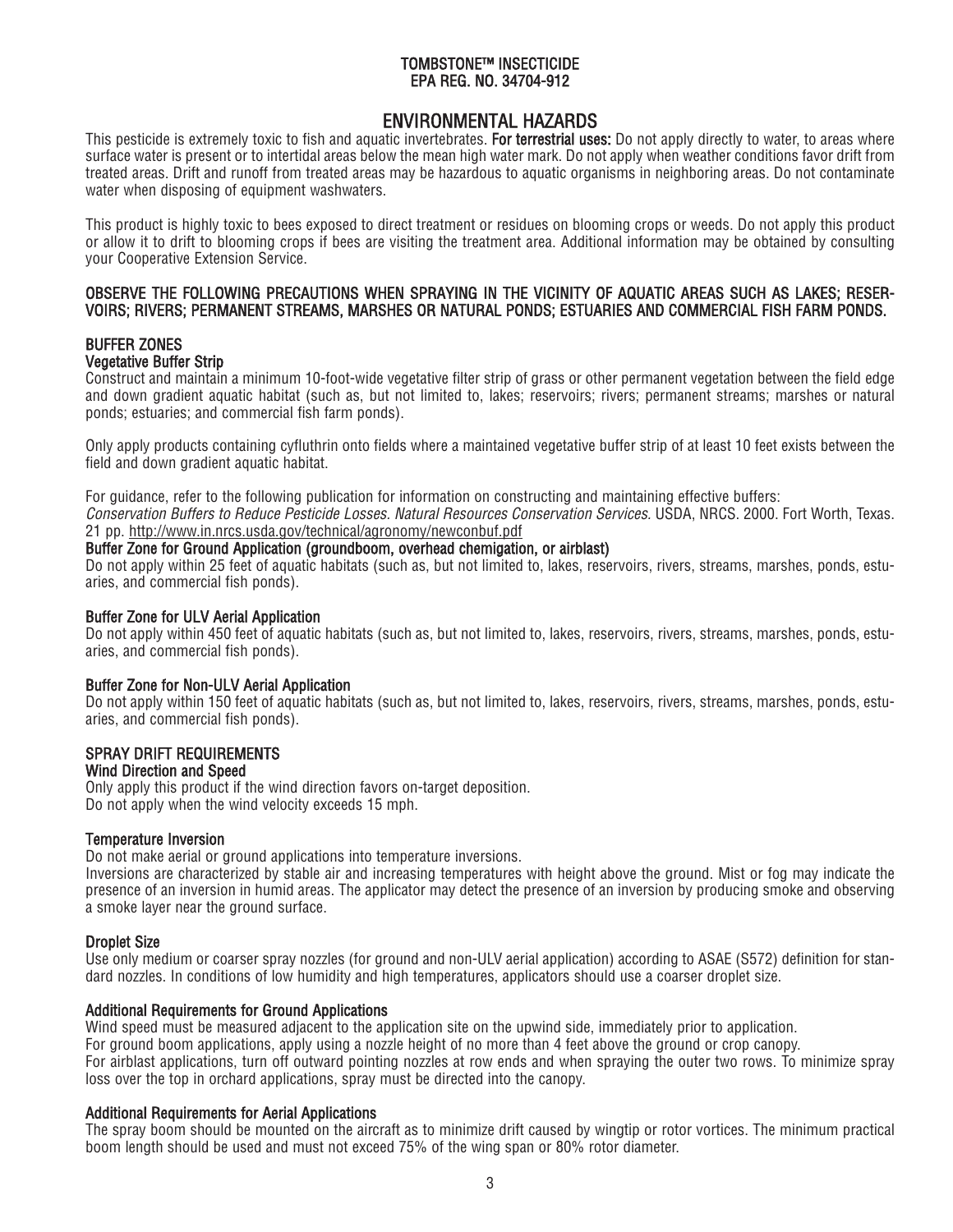Flight speed and nozzle orientation must be considered in determining droplet size.

Spray must be released at the lowest height consistent with pest control and flight safety. Do not release spray at a height greater than 10 feet above the crop canopy unless a greater height is required for aircraft safety.

When applications are made with a cross-wind, the swath will be displaced downwind. The applicator must compensate for this displacement at the downwind edge of the application area by adjusting the path of the aircraft upwind.

## RUNOFF MANAGEMENT

Do not cultivate within 10 feet of the aquatic areas to allow growth of a vegetative filter strip. When used on erodible soils, best management practices for minimizing runoff should be employed. Consult your local Soil Conservation Service for recommendations in your use area. Do not apply if soil is saturated with water. Do not apply under conditions that favor drift from runoff. Do not apply in the rain.

# INSECT RESISTANCE STATEMENT

Some insects are known to develop resistance to products used repeatedly for control. Because the development of resistance cannot be predicted, the use of this product should conform to resistance management strategies established for the use area. Consult your local or State agricultural authorities for details. If resistance to this product develops in your area, this product alone may not continue to provide adequate control of resistant pests. If poor performance cannot be attributed to improper application, extreme weather conditions, etc., a resistant strain of insect may be present. If you experience difficulty with control and resistance is a reasonable cause, immediately consult your local company representative or agricultural advisor/state Extension agent for the best alternative method of control in your area. Consult your state Cooperative Extension Service agent or agricultural advisor for insect resistance management strategies and recommended insect control methods in your area.

# PHYSICAL OR CHEMICAL HAZARDS

Do not use or store near heat or open flame.

# DIRECTIONS FOR USE

# Restricted Use Pesticide

It is a violation of Federal law to use this product in a manner inconsistent with its labeling.

Do not apply this product in a way that will contact workers or other persons, either directly or through drift. Only protected handlers may be in the area during application. For any requirements specific to you State or Tribe, consult the agency responsible for pesticide regulation.

# AGRICULTURAL USE REQUIREMENTS

Use this product only in accordance with its labeling and with the Worker Protection Standard, 40 CFR part 170. This Standard contains requirements for the protection of agricultural workers on farms, forests, nurseries and greenhouses, and handlers of agricultural pesticides. It contains requirements for training, decontamination, notification, and emergency assistance. It also contains specific instructions and exemptions pertaining to the statements on this label about personal protective equipment (PPE), and restricted entry interval. The requirements in this box only apply to uses of this product that are covered by the Worker Protection Standard.

#### Do not enter or allow worker entry into treated areas during the restricted entry interval (REI) of 12 hours.

PPE required for early entry to treated areas that is permitted under the Worker Protection Standard and that involves contact with anything that has been treated, such as plants, soil or water, is:

- Coveralls,
- Chemical-resistant gloves, such as barrier laminate or viton,
- Shoes plus socks, and
- Protective eyewear.

Tombstone™ Insecticide may be used for control of a broad spectrum of insect pests by contact action. Because of this contact activity, good spray coverage of the crop is needed for the highest level of control.

# APPLICATION INSTRUCTIONS

Unless specified otherwise in the crop-specific recommended application section, Tombstone Insecticide may be applied by the following methods:

# Foliar Spray Application

Foliar applications may be made using properly calibrated ground sprayers, fixed or rotary-winged aircraft or through properly designed, sprinkler-type, chemigation equipment (See Chemigation Application directions below). Thorough and uniform coverage of plants, with direct contact of the spray mixture to the target pests, is required for satisfactory control.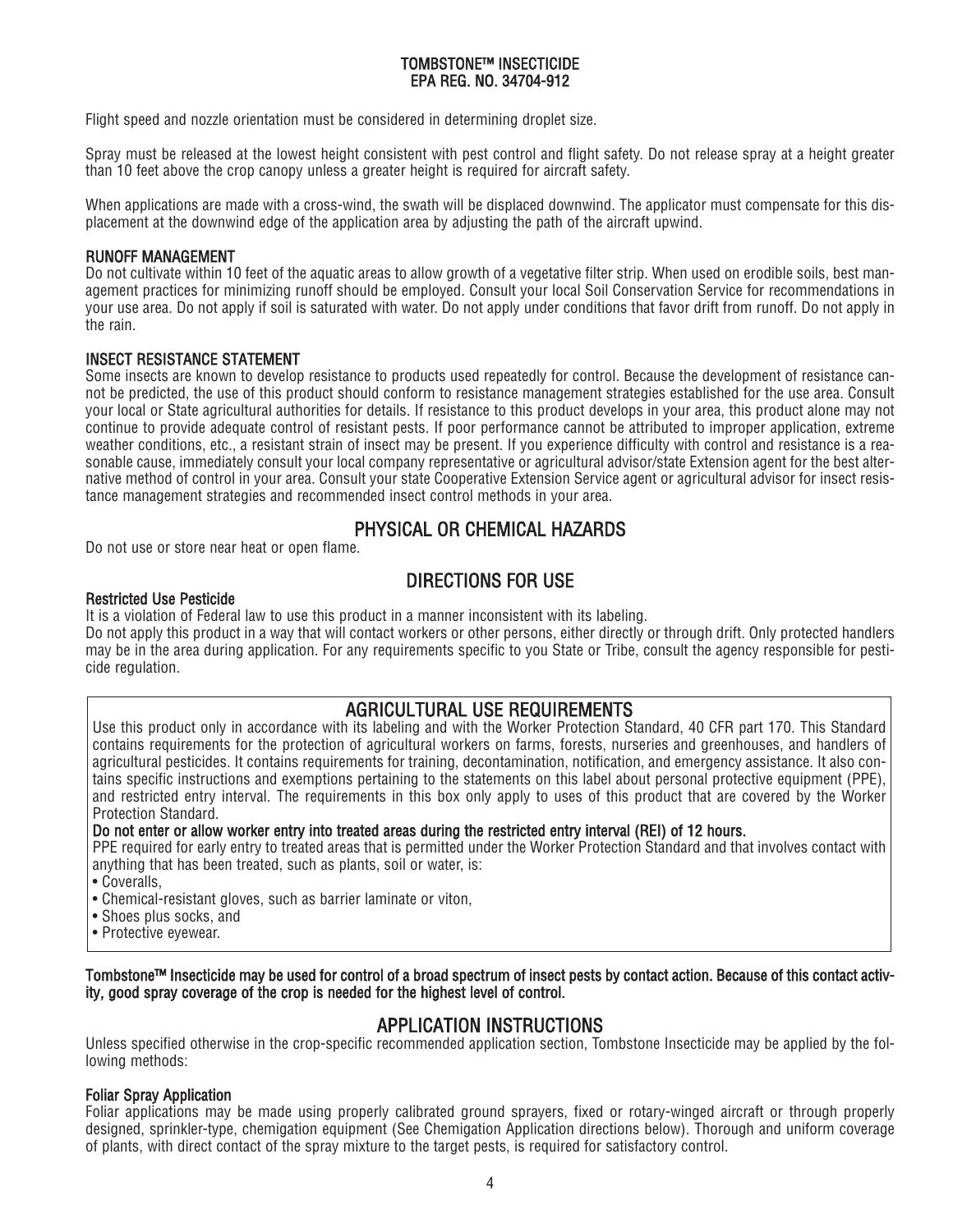Avoid application procedures where thorough coverage of plant is not possible. Applications made with less than thorough coverage may result in slower activity and/or less overall control from a single application than an application made with higher gallonages. Refer to Spray Drift Reduction Management section for application guidelines on minimizing drift from all application methods.

Ground applications should be made in a minimum of 10.0 gallons per acre unless specified otherwise in crop-specific recommended application section.

Aerial applications should be made in a minimum of 2.0 gallons per acre unless specified otherwise in crop-specific recommended application section, however 5.0 gallons per acre are recommended. See crop-specific gallonage requirements. Aerial applications made to dense canopies may not provide sufficient coverage of lower leaves or interior plant portions to provide pest control. Higher labeled rates of Tombstone Insecticide may be necessary for aerial applications.

Chemigation applications (See Chemigation Application directions below) should be made as concentrated as possible. For best results apply at 100% input/travel speed, for center pivots or 0.1 inch (2716 gallons) up to 0.15 inch (4073 gallons) of water per acre, for other systems. Higher labeled rates of Tombstone Insecticide may be necessary for chemigation applications.

# Chemigation Application

Types of Irrigation Systems: Tombstone Insecticide may be applied through sprinkler type irrigation systems only. These types include: center pivot, lateral move, or solid set irrigation systems. Do not apply Tombstone Insecticide through any other type of irrigation system.

Injection for Chemigation: Inject the specified dosage of Tombstone Insecticide into the irrigation main, water stream: (1) through a constant flow, metering device; (2) into the center of the main line flow via a pitot tube or equivalent; (3) at a point ahead of at least one, right-angle turn in main stream flow such that thorough mixing with the irrigation water is ensured.

Uniform Water Distribution and System Calibration: The irrigation system must provide uniform distribution of Tombstone Insecticide treated water. Crop injury, lack of effectiveness, or illegal pesticide residues in or on the crop can result from non-uniform distribution. The system must be calibrated to uniformly distribute the rates specified for chemigation application to specific crops. If you have questions about calibration, contact your Cooperative Extension Service agent, equipment manufacturers, or other experts.

Chemigation Monitoring: A person knowledgeable of the chemigation system and responsible for its operation, or under the supervision of the responsible person, shall shut the system down and make necessary adjustments should the need arise.

Required Injection and Sprinkler System Safety Devices: The system must contain a functional check valve, vacuum relief valve, and low-pressure drain, appropriately located on the irrigation pipeline to prevent water source contamination from back-flow. The pesticide injection pipeline must contain a functional, automatic, quick-closing check valve to prevent the flow of fluid back toward the injection. The pesticide injection pipeline must also contain a functional, normally closed, solenoid-operated valve located on the intake side of the injection pump and connected to the system interlock to prevent fluid from being withdrawn from the supply tank when the irrigation system is either automatically or manually shut down. The system must contain functional interlocking controls to automatically shut off the pesticide injection pump when the water pump motor/engine stops, or in cases where there is no water pump, when water pressure decreases to the point where pesticide distribution is adversely affected. Injection systems must use a metering pump or equivalent, such as a positive displacement injection pump (e.g., diaphragm pump, venturi injection) effectively designed and constructed of materials that are compatible with pesticides and capable of being fitted with a system interlock.

Using Water from Public Water Systems: Public water system means a system for the provision to the public of piped water for human consumption; if such system has at least 15 service connections or regularly serves an average of at least 25 individuals daily at least 60 days out of the year. Chemigation systems connected to public water systems must contain a functional, reduced-pressure zone, back flow preventer (RPZ) or the functional equivalent in the water supply line upstream from the point of pesticide introduction. As an option to the RPZ, the water from the public water system should be discharged into a reservoir tank prior to pesticide introduction. There shall be a complete physical break (air gap) between the outlet end of the fill pipe and to the top or overflow rim of the reservoir tank of at least twice the inside diameter of the fill pipe. The pesticide injection pipeline must contain a functional automatic quick-closing check valve to prevent the flow of fluid back toward the injection. The pesticide injection pipeline must contain a functional normally closed solenoid-operated valve located on the intake side of the injection pump and connected to the system interlock to prevent fluid from being withdrawn from the supply tank when the irrigation system is either automatically or manually shut down. The system must contain functional interlocking controls to automatically shut off the pesticide injection pump when the water pump motor stops or in cases where there is no water pump, when the water pressure decreases to the point where pesticide distribution is adversely affected. Systems must use a metering pump such as a positive displacement injection pump (e.g. diaphragm pump) effectively designed and constructed of materials that are compatible with pesticides and capable of being fitted with a system interlock.

Chemical Supply Tank Dilution and Agitation: For injection of Tombstone Insecticide use a chemical supply tank for pre-mixing Tombstone Insecticide with either water or non-emulsifiable oil before injecting mixture into the irrigation line. Dilution ratio should be at least 4 parts of either water or non-emulsifiable oil to 1 part Tombstone Insecticide. If necessary, constant mechanical or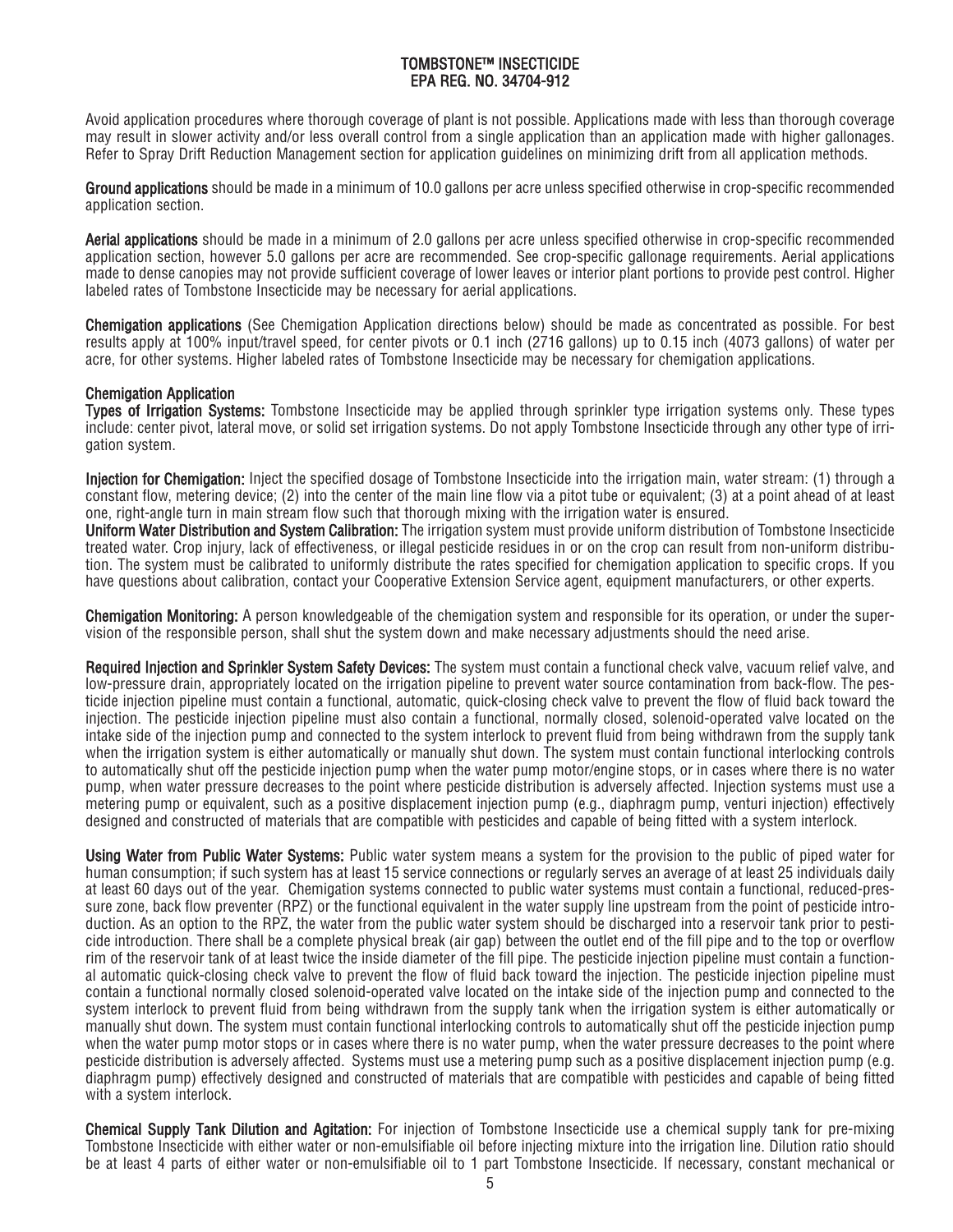hydraulic agitation should be maintained in the chemical supply tank during the entire period of application. Determine the required amounts of Tombstone Insecticide and either water or non-emulsifiable oil to mix in the tank. The amount of Tombstone Insecticide needed equals the number of fluid ounces of Tombstone Insecticide to be applied per acre multiplied by the number of acres to be chemigated. The amount of emulsion needed equals the gallons of emulsion delivered per hour by the injection pump, multiplied by the number of hours chemigation will take place. The amount of either water or non-emulsifiable oil needed equals the amount of emulsion needed minus the amount of Tombstone Insecticide needed.

Posting Requirements: Posting of areas to be chemigated is required when, 1) any part of a treated area is within 300 feet of sensitive areas such as residential areas, labor camps, businesses, day care centers, hospitals, in-patient clinics, nursing homes or any public areas such as schools, parks, playgrounds, or other public facilities not including public roads, or 2) when the chemigated area is open to the public such as golf courses or retail greenhouses.

Posting must conform to the following requirements: Treated areas shall be posted with signs at all usual points of entry and along likely routes of approach from the listed sensitive areas. When there are no usual points of entry, signs must be posted in the corners of the treated areas and in any other location affording maximum visibility to sensitive areas. The printed side of the sign should face away from the treated area towards the sensitive area. The signs shall be printed in English. Signs must be posted prior to application and must remain posted until foliage has dried and soil surface water has disappeared. Signs may remain in place indefinitely as long as they are composed of materials to prevent deterioration and maintain legibility for the duration of the posting period.

All words shall consist of letters at least 2-1/2 inches tall, and all letters and the symbol shall be a color which sharply contrasts with their immediate background. At the top of the sign shall be the words KEEP OUT, followed by an octagonal stop sign symbol at least 8 inches in diameter containing the word STOP. Below the symbol shall be the words PESTICIDES IN IRRIGATION WATER.

This sign is in addition to any sign posted to comply with the Worker Protection Standard.

Cleaning the Chemical Injection System: In order to apply pesticides accurately, the chemical injection system must be kept clean; free from chemical or fertilizer residues and sediments. Refer to your owner's manual or ask your equipment supplier for the cleaning procedure for your injection system.

Flushing the Irrigation System: At the end of the application period, allow time for all lines to flush the pesticide through all nozzles before turning off irrigation water. To ensure the lines are flushed and free of pesticides, a dye indicator may be injected into the lines to mark the end of the application period.

Center-Pivot and Automatic-Move Linear Systems: Inject the specified dosage per acre continuously for one complete revolution (center pivot) or move of the system. The system should be run at maximum speed. It is recommended that nozzles in the immediate area of control panels, chemical supply tanks, pumps and system safety devices be plugged to prevent chemical contamination of these areas. The use of END GUNS IS NOT recommended. End guns that provide uneven distribution of treated water can result in crop injury, lack of effectiveness, or illegal pesticide residues in or on the crop.

Solid Set and Manually Controlled Linear Systems: Injection should be during the last 30 to 60 minutes of a regular irrigation period or as a separate 30- to 60-minute application not associated with a regular irrigation.

# CROP ROTATION STATEMENT

Treated areas may be replanted with any crop as soon as practical after last application.

#### MAXIMUM USAGE WHEN APPLYING BOTH CYFLUTHRIN AND BETA-CYFLUTHRIN PRODUCTS TO THE SAME CROP WITHIN THE SAME SEASON:

Do not apply more than the maximum seasonal total for each product when used alone, and do not apply more than the combined maximum seasonal total for both products as outlined in the table below.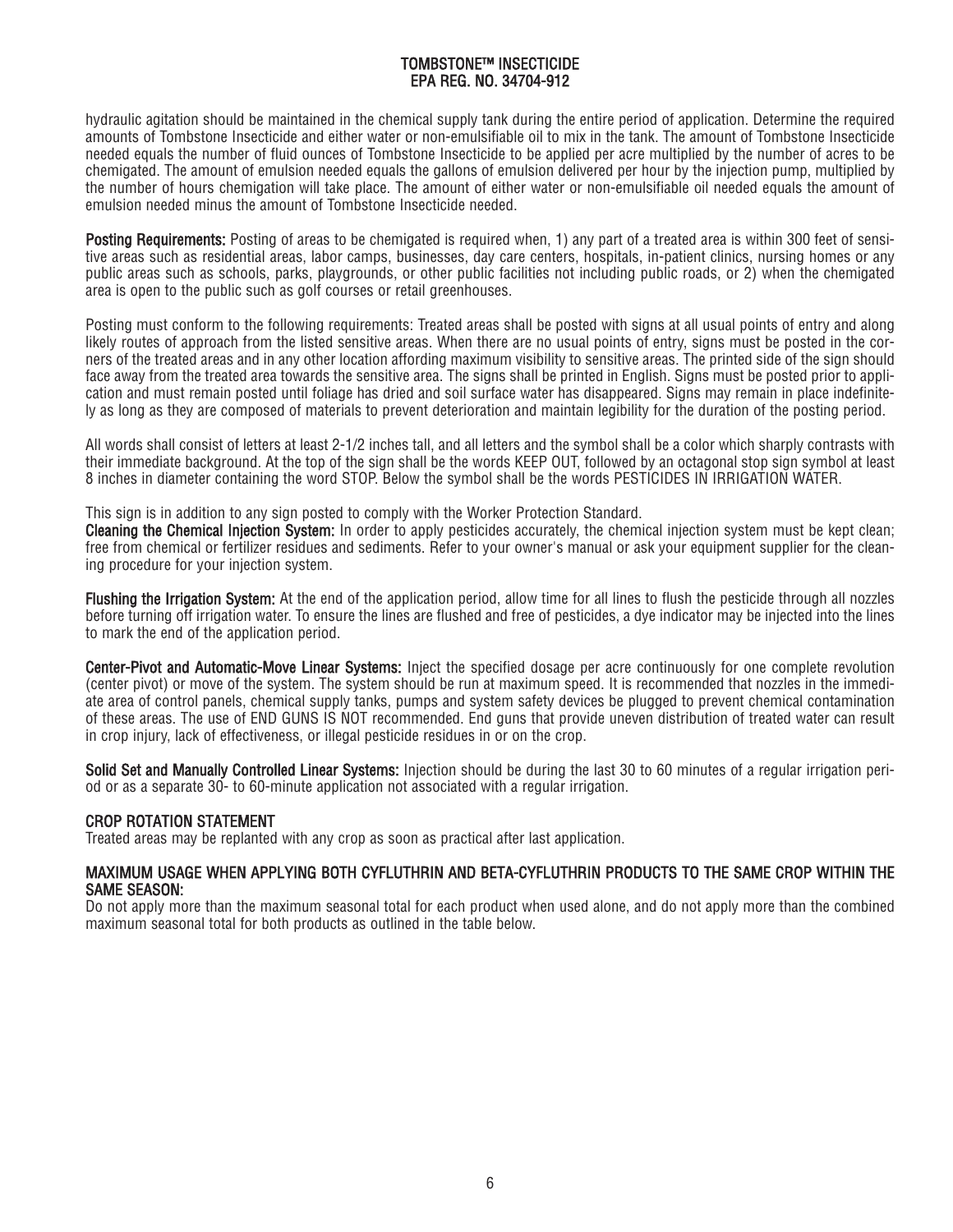| Crop                                                | <b>Maximum Seasonal Total for Either</b><br><b>Product Used Alone</b><br>(Lb Al/A) |              | Maximum Seasonal Total When Applying<br><b>Both Products to the Same Crop</b><br>$(Lb$ Al/A) |
|-----------------------------------------------------|------------------------------------------------------------------------------------|--------------|----------------------------------------------------------------------------------------------|
|                                                     | beta-cyfluthrin*                                                                   | cyfluthrin** | beta-cyfluthrin* Plus cyfluthrin**                                                           |
| Alfalfa                                             | 0.175                                                                              | 0.35         | 0.35                                                                                         |
| Corn (field, pop, seed)                             | 0.088                                                                              | 0.175        | 0.175                                                                                        |
| Cotton                                              | 0.15                                                                               | 0.3          | 0.3                                                                                          |
| Grasses                                             | 0.089                                                                              | 0.176        | 0.176                                                                                        |
| Peanut                                              | 0.066                                                                              | 0.131        | 0.131                                                                                        |
| Sorghum                                             | 0.066                                                                              | 0.131        | 0.131                                                                                        |
| Soybean                                             | 0.088                                                                              | 0.175        | 0.175                                                                                        |
| Sugarcane                                           | 0.132                                                                              | 0.263        | 0.263                                                                                        |
| Sunflower                                           | 0.066                                                                              | 0.131        | 0.131                                                                                        |
| Tobacco                                             | 0.0022                                                                             | 0.0044       | 0.0044                                                                                       |
| Wheat                                               | 0.038                                                                              | 0.076        | 0.076                                                                                        |
| Brassica (Cole)<br>Leafy Vegetables,                |                                                                                    |              |                                                                                              |
| CG <sub>5</sub>                                     | 0.1                                                                                | 0.2          | 0.2                                                                                          |
| Cucurbits, CG 9                                     | 0.088                                                                              | 0.175        | 0.175                                                                                        |
| Fruiting vegetables,                                |                                                                                    |              |                                                                                              |
| CG <sub>8</sub>                                     | 0.132                                                                              | 0.263        | 0.263                                                                                        |
| Leafy vegetables,                                   |                                                                                    |              |                                                                                              |
| CG <sub>4</sub>                                     | 0.1                                                                                | 0.2          | 0.2                                                                                          |
| <b>Dried Shelled</b><br>Legume Vegetables,          |                                                                                    |              |                                                                                              |
| CSG <sub>6C</sub>                                   | 0.05                                                                               | 0.1          | 0.1                                                                                          |
| Pea, Southern                                       | 0.083                                                                              | 0.165        | 0.165                                                                                        |
| Potato, and other<br>tuberous & corm<br>vegetables, |                                                                                    |              |                                                                                              |
| CSG <sub>1C</sub>                                   | 0.132                                                                              | 0.263        | 0.263                                                                                        |
| <b>Carrot and Radish</b>                            | 0.11                                                                               | 0.22         | 0.22                                                                                         |
| Sweet corn                                          | 0.22                                                                               | 0.44         | 0.44                                                                                         |
| Citrus, CG 10                                       | 0.05                                                                               | 0.1          | 0.1                                                                                          |
| Grape                                               | 0.1                                                                                | 0.2          | 0.2                                                                                          |
| Hops                                                | 0.125                                                                              | 0.25         | 0.25                                                                                         |
| Pome fruit, CG 11                                   | 0.022                                                                              | 0.044        | 0.044                                                                                        |
| Stone fruit, CG 12                                  | 0.044                                                                              | 0.088        | 0.088                                                                                        |
| Tree nut crops,                                     |                                                                                    |              |                                                                                              |
| CG 14                                               | 0.022                                                                              | 0.044        | 0.044                                                                                        |
| * Products such as Baythroid® XL.                   |                                                                                    |              |                                                                                              |
| **Any outluthrin product approved for eron use      |                                                                                    |              |                                                                                              |

<u>cynuumin prouuct approveu ioi</u>

# FIELD CROPS

# Recommended Applications – Tombstone Insecticide

For all crops, apply specific dosage of Tombstone Insecticide at early threshold for target pest, as population begins to develop. Degree of control or suppression of additional labeled pests will be determined, in part by the stage of pest development at application and infestation level of those pests.

Application timing should be based on local economic thresholds. Tombstone Insecticide may be applied before, during, or after planting. Use the higher rates for moderate to heavy insect pressure. Lower rates are generally adequate for low to moderate insect pressure but require careful scouting and may require more frequent application.

Tombstone Insecticide is an Emulsifiable Concentrate formulation and is active by contact and ingestion. Thorough coverage is necessary for optimum performance.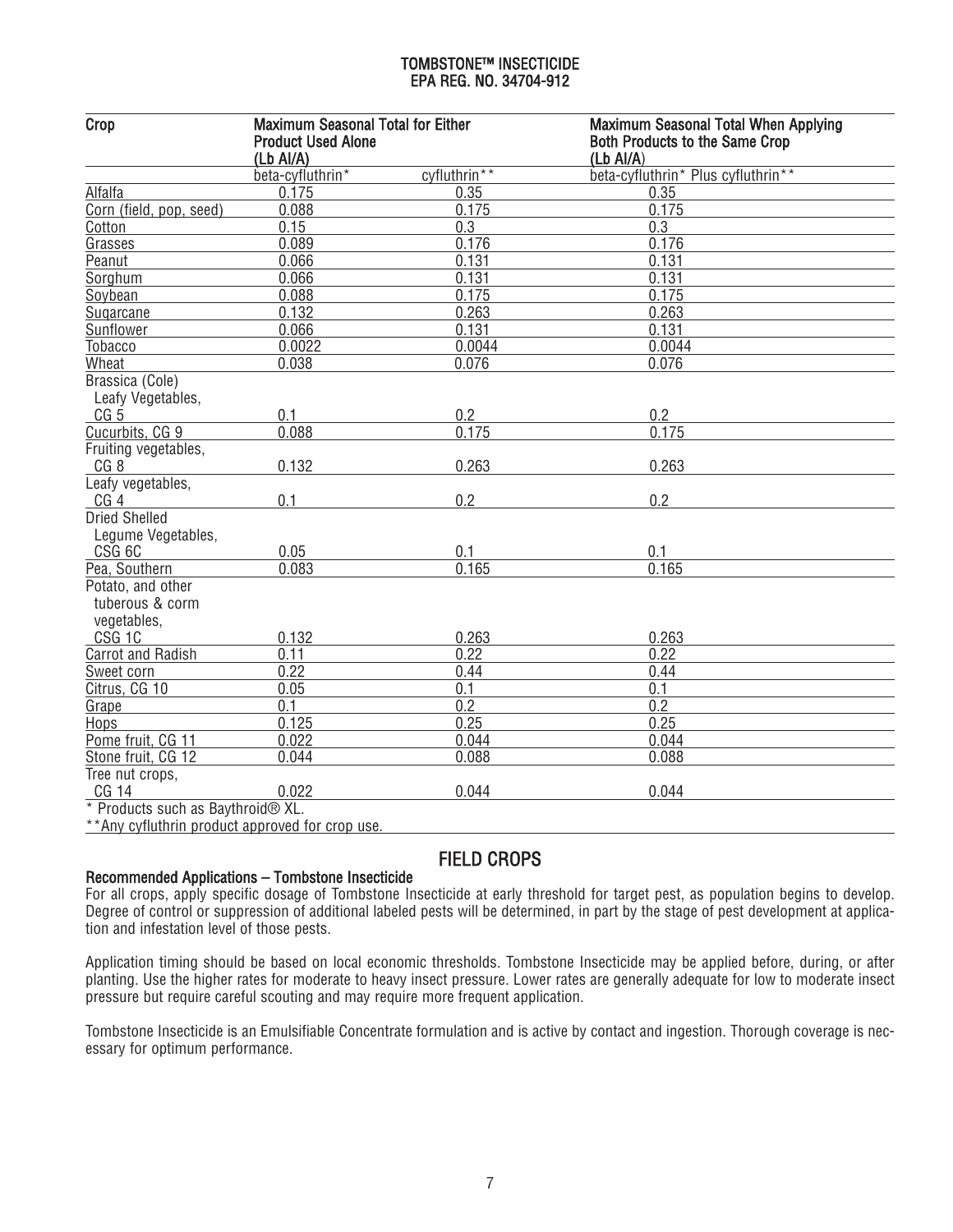| <b>Pests Controlled</b><br>Rate FI Oz/A<br>Rate Lb Al/A<br>0.013 to 0.025<br>Alfalfa looper<br>0.8 to 1.6<br>Army cutworms<br>Cutworms<br>Green cloverworm<br>Meadow spittlebug<br>Potato leafhopper<br>Alfalfa caterpillar<br>1.6 to 2.8<br>0.025 to 0.044<br>Alfalfa plant bug<br>Alfalfa webworm<br>Alfalfa weevil<br>Armyworm (1st and 2nd instar)<br>Aster leafhopper<br>Beet armyworm (1st and 2nd instar)<br>Corn earworm<br>Corn rootworms (adult)<br>Cucumber beetle (adult)<br>Egyptian alfalfa weevil<br>Fall armyworm (1st and 2nd instar)<br>Grape colaspis (adult)<br>Japanese beetle (adult)<br>June beetle (adult)<br>Loopers<br>Lygus bug<br>Mexican bean beetle<br>Stink bugs<br>Tarnished plant bug<br>Threecornered alfalfa hopper<br>Velvetbean caterpillar<br>Yellowstriped armyworm (1st and 2nd instar)<br><b>Blotch leafminer</b><br>2.0 to 2.8<br>0.031 to 0.044<br>Grasshoppers<br>Western yellowstriped armyworm<br>(1st and 2nd instar)<br><b>Pests Suppressed</b><br>Rate FI Oz/A<br>Rate Lb Al/A<br>0.044<br>Blue pea aphid<br>2.8<br>Cowpea aphid<br>Pea aphid<br>Whitefly (adult)<br><b>Notes and Restrictions:</b><br>Pre-Harvest Interval (PHI)/Pre-Grazing Interval: 7 days.<br>Maximum Tombstone Insecticide allowed per cutting: 5.6 fluid ounces per acre (0.088 pound active ingredient per acre).<br>Maximum Tombstone Insecticide allowed per crop season: 22.4 fluid ounces per acre (0.35 pound active ingredient per acre). | <b>ALFALFA</b>                                                      |  |
|--------------------------------------------------------------------------------------------------------------------------------------------------------------------------------------------------------------------------------------------------------------------------------------------------------------------------------------------------------------------------------------------------------------------------------------------------------------------------------------------------------------------------------------------------------------------------------------------------------------------------------------------------------------------------------------------------------------------------------------------------------------------------------------------------------------------------------------------------------------------------------------------------------------------------------------------------------------------------------------------------------------------------------------------------------------------------------------------------------------------------------------------------------------------------------------------------------------------------------------------------------------------------------------------------------------------------------------------------------------------------------------------------------------------------------------------------------------------------|---------------------------------------------------------------------|--|
|                                                                                                                                                                                                                                                                                                                                                                                                                                                                                                                                                                                                                                                                                                                                                                                                                                                                                                                                                                                                                                                                                                                                                                                                                                                                                                                                                                                                                                                                          |                                                                     |  |
|                                                                                                                                                                                                                                                                                                                                                                                                                                                                                                                                                                                                                                                                                                                                                                                                                                                                                                                                                                                                                                                                                                                                                                                                                                                                                                                                                                                                                                                                          |                                                                     |  |
|                                                                                                                                                                                                                                                                                                                                                                                                                                                                                                                                                                                                                                                                                                                                                                                                                                                                                                                                                                                                                                                                                                                                                                                                                                                                                                                                                                                                                                                                          |                                                                     |  |
|                                                                                                                                                                                                                                                                                                                                                                                                                                                                                                                                                                                                                                                                                                                                                                                                                                                                                                                                                                                                                                                                                                                                                                                                                                                                                                                                                                                                                                                                          |                                                                     |  |
|                                                                                                                                                                                                                                                                                                                                                                                                                                                                                                                                                                                                                                                                                                                                                                                                                                                                                                                                                                                                                                                                                                                                                                                                                                                                                                                                                                                                                                                                          |                                                                     |  |
|                                                                                                                                                                                                                                                                                                                                                                                                                                                                                                                                                                                                                                                                                                                                                                                                                                                                                                                                                                                                                                                                                                                                                                                                                                                                                                                                                                                                                                                                          |                                                                     |  |
|                                                                                                                                                                                                                                                                                                                                                                                                                                                                                                                                                                                                                                                                                                                                                                                                                                                                                                                                                                                                                                                                                                                                                                                                                                                                                                                                                                                                                                                                          |                                                                     |  |
|                                                                                                                                                                                                                                                                                                                                                                                                                                                                                                                                                                                                                                                                                                                                                                                                                                                                                                                                                                                                                                                                                                                                                                                                                                                                                                                                                                                                                                                                          |                                                                     |  |
|                                                                                                                                                                                                                                                                                                                                                                                                                                                                                                                                                                                                                                                                                                                                                                                                                                                                                                                                                                                                                                                                                                                                                                                                                                                                                                                                                                                                                                                                          |                                                                     |  |
|                                                                                                                                                                                                                                                                                                                                                                                                                                                                                                                                                                                                                                                                                                                                                                                                                                                                                                                                                                                                                                                                                                                                                                                                                                                                                                                                                                                                                                                                          |                                                                     |  |
|                                                                                                                                                                                                                                                                                                                                                                                                                                                                                                                                                                                                                                                                                                                                                                                                                                                                                                                                                                                                                                                                                                                                                                                                                                                                                                                                                                                                                                                                          |                                                                     |  |
|                                                                                                                                                                                                                                                                                                                                                                                                                                                                                                                                                                                                                                                                                                                                                                                                                                                                                                                                                                                                                                                                                                                                                                                                                                                                                                                                                                                                                                                                          |                                                                     |  |
|                                                                                                                                                                                                                                                                                                                                                                                                                                                                                                                                                                                                                                                                                                                                                                                                                                                                                                                                                                                                                                                                                                                                                                                                                                                                                                                                                                                                                                                                          |                                                                     |  |
|                                                                                                                                                                                                                                                                                                                                                                                                                                                                                                                                                                                                                                                                                                                                                                                                                                                                                                                                                                                                                                                                                                                                                                                                                                                                                                                                                                                                                                                                          |                                                                     |  |
|                                                                                                                                                                                                                                                                                                                                                                                                                                                                                                                                                                                                                                                                                                                                                                                                                                                                                                                                                                                                                                                                                                                                                                                                                                                                                                                                                                                                                                                                          |                                                                     |  |
|                                                                                                                                                                                                                                                                                                                                                                                                                                                                                                                                                                                                                                                                                                                                                                                                                                                                                                                                                                                                                                                                                                                                                                                                                                                                                                                                                                                                                                                                          |                                                                     |  |
|                                                                                                                                                                                                                                                                                                                                                                                                                                                                                                                                                                                                                                                                                                                                                                                                                                                                                                                                                                                                                                                                                                                                                                                                                                                                                                                                                                                                                                                                          |                                                                     |  |
|                                                                                                                                                                                                                                                                                                                                                                                                                                                                                                                                                                                                                                                                                                                                                                                                                                                                                                                                                                                                                                                                                                                                                                                                                                                                                                                                                                                                                                                                          |                                                                     |  |
|                                                                                                                                                                                                                                                                                                                                                                                                                                                                                                                                                                                                                                                                                                                                                                                                                                                                                                                                                                                                                                                                                                                                                                                                                                                                                                                                                                                                                                                                          |                                                                     |  |
|                                                                                                                                                                                                                                                                                                                                                                                                                                                                                                                                                                                                                                                                                                                                                                                                                                                                                                                                                                                                                                                                                                                                                                                                                                                                                                                                                                                                                                                                          |                                                                     |  |
|                                                                                                                                                                                                                                                                                                                                                                                                                                                                                                                                                                                                                                                                                                                                                                                                                                                                                                                                                                                                                                                                                                                                                                                                                                                                                                                                                                                                                                                                          |                                                                     |  |
|                                                                                                                                                                                                                                                                                                                                                                                                                                                                                                                                                                                                                                                                                                                                                                                                                                                                                                                                                                                                                                                                                                                                                                                                                                                                                                                                                                                                                                                                          |                                                                     |  |
|                                                                                                                                                                                                                                                                                                                                                                                                                                                                                                                                                                                                                                                                                                                                                                                                                                                                                                                                                                                                                                                                                                                                                                                                                                                                                                                                                                                                                                                                          |                                                                     |  |
|                                                                                                                                                                                                                                                                                                                                                                                                                                                                                                                                                                                                                                                                                                                                                                                                                                                                                                                                                                                                                                                                                                                                                                                                                                                                                                                                                                                                                                                                          |                                                                     |  |
|                                                                                                                                                                                                                                                                                                                                                                                                                                                                                                                                                                                                                                                                                                                                                                                                                                                                                                                                                                                                                                                                                                                                                                                                                                                                                                                                                                                                                                                                          |                                                                     |  |
|                                                                                                                                                                                                                                                                                                                                                                                                                                                                                                                                                                                                                                                                                                                                                                                                                                                                                                                                                                                                                                                                                                                                                                                                                                                                                                                                                                                                                                                                          |                                                                     |  |
|                                                                                                                                                                                                                                                                                                                                                                                                                                                                                                                                                                                                                                                                                                                                                                                                                                                                                                                                                                                                                                                                                                                                                                                                                                                                                                                                                                                                                                                                          |                                                                     |  |
|                                                                                                                                                                                                                                                                                                                                                                                                                                                                                                                                                                                                                                                                                                                                                                                                                                                                                                                                                                                                                                                                                                                                                                                                                                                                                                                                                                                                                                                                          |                                                                     |  |
|                                                                                                                                                                                                                                                                                                                                                                                                                                                                                                                                                                                                                                                                                                                                                                                                                                                                                                                                                                                                                                                                                                                                                                                                                                                                                                                                                                                                                                                                          |                                                                     |  |
|                                                                                                                                                                                                                                                                                                                                                                                                                                                                                                                                                                                                                                                                                                                                                                                                                                                                                                                                                                                                                                                                                                                                                                                                                                                                                                                                                                                                                                                                          |                                                                     |  |
|                                                                                                                                                                                                                                                                                                                                                                                                                                                                                                                                                                                                                                                                                                                                                                                                                                                                                                                                                                                                                                                                                                                                                                                                                                                                                                                                                                                                                                                                          |                                                                     |  |
|                                                                                                                                                                                                                                                                                                                                                                                                                                                                                                                                                                                                                                                                                                                                                                                                                                                                                                                                                                                                                                                                                                                                                                                                                                                                                                                                                                                                                                                                          |                                                                     |  |
|                                                                                                                                                                                                                                                                                                                                                                                                                                                                                                                                                                                                                                                                                                                                                                                                                                                                                                                                                                                                                                                                                                                                                                                                                                                                                                                                                                                                                                                                          |                                                                     |  |
|                                                                                                                                                                                                                                                                                                                                                                                                                                                                                                                                                                                                                                                                                                                                                                                                                                                                                                                                                                                                                                                                                                                                                                                                                                                                                                                                                                                                                                                                          |                                                                     |  |
|                                                                                                                                                                                                                                                                                                                                                                                                                                                                                                                                                                                                                                                                                                                                                                                                                                                                                                                                                                                                                                                                                                                                                                                                                                                                                                                                                                                                                                                                          |                                                                     |  |
|                                                                                                                                                                                                                                                                                                                                                                                                                                                                                                                                                                                                                                                                                                                                                                                                                                                                                                                                                                                                                                                                                                                                                                                                                                                                                                                                                                                                                                                                          |                                                                     |  |
|                                                                                                                                                                                                                                                                                                                                                                                                                                                                                                                                                                                                                                                                                                                                                                                                                                                                                                                                                                                                                                                                                                                                                                                                                                                                                                                                                                                                                                                                          |                                                                     |  |
|                                                                                                                                                                                                                                                                                                                                                                                                                                                                                                                                                                                                                                                                                                                                                                                                                                                                                                                                                                                                                                                                                                                                                                                                                                                                                                                                                                                                                                                                          |                                                                     |  |
|                                                                                                                                                                                                                                                                                                                                                                                                                                                                                                                                                                                                                                                                                                                                                                                                                                                                                                                                                                                                                                                                                                                                                                                                                                                                                                                                                                                                                                                                          |                                                                     |  |
|                                                                                                                                                                                                                                                                                                                                                                                                                                                                                                                                                                                                                                                                                                                                                                                                                                                                                                                                                                                                                                                                                                                                                                                                                                                                                                                                                                                                                                                                          |                                                                     |  |
|                                                                                                                                                                                                                                                                                                                                                                                                                                                                                                                                                                                                                                                                                                                                                                                                                                                                                                                                                                                                                                                                                                                                                                                                                                                                                                                                                                                                                                                                          |                                                                     |  |
|                                                                                                                                                                                                                                                                                                                                                                                                                                                                                                                                                                                                                                                                                                                                                                                                                                                                                                                                                                                                                                                                                                                                                                                                                                                                                                                                                                                                                                                                          |                                                                     |  |
|                                                                                                                                                                                                                                                                                                                                                                                                                                                                                                                                                                                                                                                                                                                                                                                                                                                                                                                                                                                                                                                                                                                                                                                                                                                                                                                                                                                                                                                                          |                                                                     |  |
|                                                                                                                                                                                                                                                                                                                                                                                                                                                                                                                                                                                                                                                                                                                                                                                                                                                                                                                                                                                                                                                                                                                                                                                                                                                                                                                                                                                                                                                                          | Make applications as necessary but no closer than a 5-day interval. |  |

For applications to mixed-stands of ALFALFA with GRASSES intentionally grown for forage or hay, please see the section of this label entitled: GRASS - Pasture / Rangeland / Grass for Seed / Grass for Hay / Grass in mixed-stands with Alfalfa. Carefully observe the restrictions and use directions associated with both crops.

Due to potential injury to bees, do not apply to alfalfa grown for seed.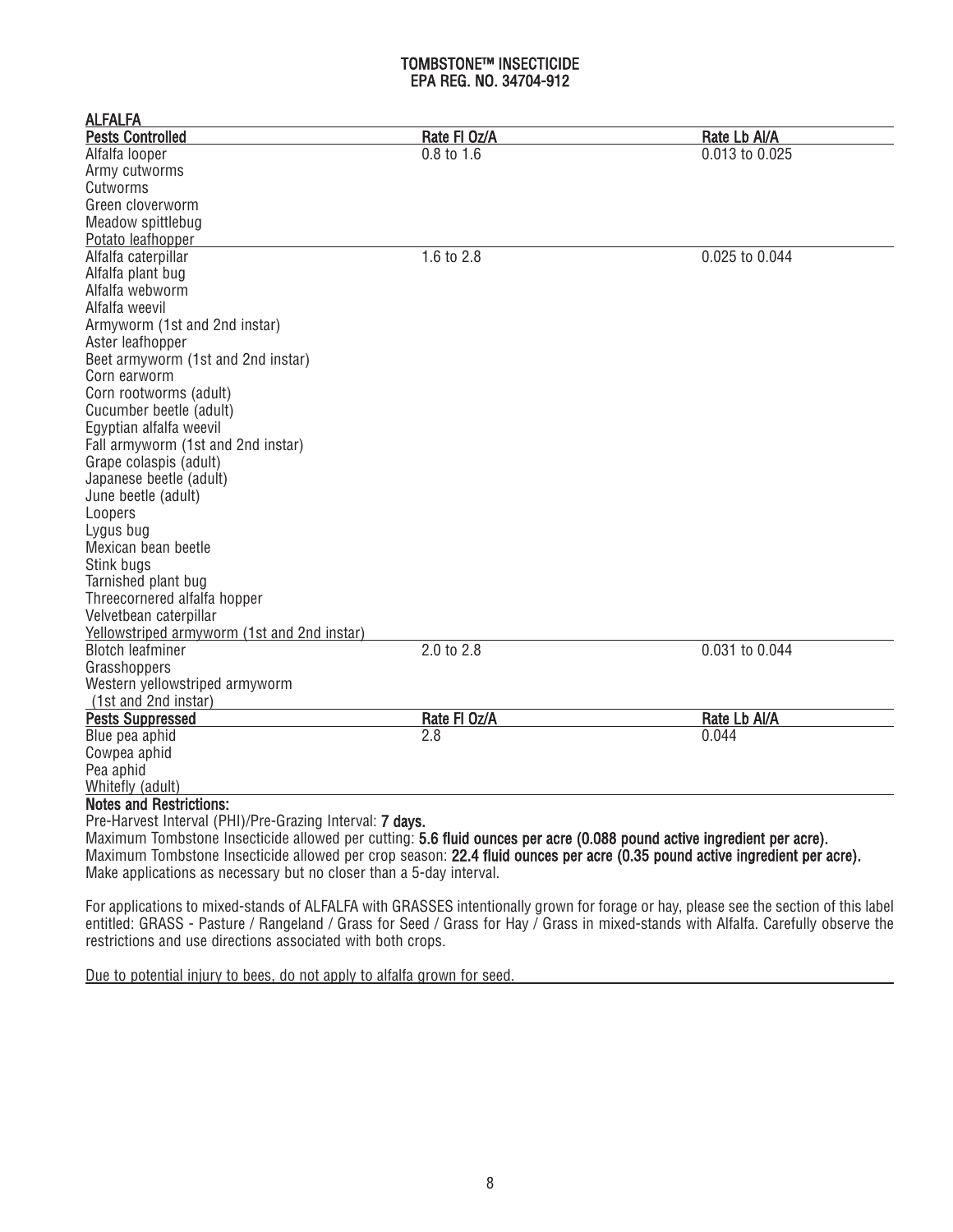#### CORN - FOLIAR APPLICATIONS

Field Corn, Popcorn, Seed Corn (see Sweet Corn recommendations in Vegetable Crops Section)

| <b>Pests Controlled</b>                                             | <u>Field Corri, Fodcorri, Seed Corri (see Sweet Corri recommendations in vegetable Crops Section)</u><br>Rate FI Oz/A | Rate Lb Al/A                                                                                                                  |
|---------------------------------------------------------------------|-----------------------------------------------------------------------------------------------------------------------|-------------------------------------------------------------------------------------------------------------------------------|
| <b>Black cutworm</b>                                                | $0.8$ to $1.6$                                                                                                        | 0.013 to 0.025                                                                                                                |
| Flea beetles                                                        |                                                                                                                       |                                                                                                                               |
| Granulate cutworm                                                   |                                                                                                                       |                                                                                                                               |
| Sand hill cutworm                                                   |                                                                                                                       |                                                                                                                               |
| Armyworm (1st and 2nd instar)                                       | 1.6 to 2.8                                                                                                            | 0.025 to 0.044                                                                                                                |
| Bean leaf beetle                                                    |                                                                                                                       |                                                                                                                               |
| Cereal leaf beetle                                                  |                                                                                                                       |                                                                                                                               |
| Chinch bug                                                          |                                                                                                                       |                                                                                                                               |
| Click beetle (adult)                                                |                                                                                                                       |                                                                                                                               |
| Corn earworm                                                        |                                                                                                                       |                                                                                                                               |
| Corn rootworms (adult)                                              |                                                                                                                       |                                                                                                                               |
| European corn borer*                                                |                                                                                                                       |                                                                                                                               |
| Grape colapsis (adult)                                              |                                                                                                                       |                                                                                                                               |
| Japanese beetle (adult)                                             |                                                                                                                       |                                                                                                                               |
| June beetle (adult)                                                 |                                                                                                                       |                                                                                                                               |
| Leafhoppers                                                         |                                                                                                                       |                                                                                                                               |
| Masked chafer (adult)                                               |                                                                                                                       |                                                                                                                               |
| Southern armyworm (1st and 2nd instar)                              |                                                                                                                       |                                                                                                                               |
| Southern corn leaf beetle                                           |                                                                                                                       |                                                                                                                               |
| Southwestern corn borer*                                            |                                                                                                                       |                                                                                                                               |
| Stalk borer*                                                        |                                                                                                                       |                                                                                                                               |
| Stink bugs                                                          |                                                                                                                       |                                                                                                                               |
| Webworm                                                             |                                                                                                                       |                                                                                                                               |
| Western bean cutworm                                                |                                                                                                                       |                                                                                                                               |
| Yellowstriped armyworm (1st and 2nd instar)                         |                                                                                                                       |                                                                                                                               |
| Grasshoppers                                                        | 2.1 to 2.8                                                                                                            | 0.033 to 0.044                                                                                                                |
| Fall armyworm (1st and 2nd instar)                                  | 2.8                                                                                                                   | 0.044                                                                                                                         |
| <b>Notes and Restrictions:</b>                                      |                                                                                                                       |                                                                                                                               |
|                                                                     | Pre-Harvest Interval (PHI): For grain or fodder 21 days; Green forage may be fed 0 days after last application.       |                                                                                                                               |
|                                                                     |                                                                                                                       | Maximum Tombstone Insecticide allowed per 7-day interval: 2.8 fluid ounces per acre (0.044 pound active ingredient per acre). |
|                                                                     |                                                                                                                       | Maximum Tombstone Insecticide allowed per crop season: 11.2 fluid ounces per acre (0.175 pound active ingredient per acre).   |
|                                                                     |                                                                                                                       | Maximum number of application per season: 4. Three applications may be applied up to early dent stage. One application may be |
| made between early dent and 21 days before harvest.                 |                                                                                                                       |                                                                                                                               |
|                                                                     | Minimum ULV application volume (once refined cotton seed/vegetable oil): 1.0 quart per acre – aerial application.     |                                                                                                                               |
| *Application must be made prior to the larva boring into the plant. |                                                                                                                       |                                                                                                                               |
|                                                                     |                                                                                                                       |                                                                                                                               |
| <b>CORN - SOIL APPLICATIONS</b>                                     |                                                                                                                       |                                                                                                                               |
| Field Corn, Popcorn, Seed Corn                                      |                                                                                                                       |                                                                                                                               |
| <b>Pests Controlled</b>                                             | Rate                                                                                                                  | Rate**                                                                                                                        |
|                                                                     | FI 0z/1000 row ft                                                                                                     | FI Oz/A                                                                                                                       |
|                                                                     |                                                                                                                       | (based on 30-inch row spacing)                                                                                                |
| Seedcorn maggot                                                     | 0.12 to 0.16                                                                                                          | 2.0 to 2.8                                                                                                                    |
| Wireworm                                                            |                                                                                                                       |                                                                                                                               |
| <b>Pest Suppressed</b>                                              |                                                                                                                       |                                                                                                                               |

#### White grub  $2.5$  to 2.8 Notes and Restrictions:

Pre-Harvest Interval (PHI): For grain or fodder 21 days; Green forage may be fed 0 days after last application.

Maximum Tombstone Insecticide allowed at planting: 2.8 fluid ounces per acre (0.044 pound active ingredient per acre).

Maximum Tombstone Insecticide allowed per crop season: 11.2 fluid ounces per acre (0.175 pound active ingredient per acre).

# APPLICATION INSTRUCTIONS:

Carrier: Tombstone Insecticide may be applied in water or in liquid pop-up fertilizer at planting. Apply in a minimum of 2.0 GPA of total mix volume when applied in water. Good agitation must be maintained at all times during application.

Instruction for liquid pop-up fertilizer application: Perform a compatibility test prior to mixing the entire tank to ensure that Tombstone Insecticide will remain in solution while applying. Take a known amount of the fertilizer to be used as a carrier and place in a glass jar. Add the appropriate amount of Tombstone Insecticide based on the labeled use rate. Add other components to be tank mixed. Gently agitate the solution. Examine the solution for signs of incompatibility such as flocculation, precipitation, separation, etc. If incompatibility occurs contact your local Loveland Products Inc. representative for additional information.

Fertilizers containing zinc have been shown to be incompatible with Tombstone Insecticide and should not be mixed with Tombstone Insecticide. Cont'd. next page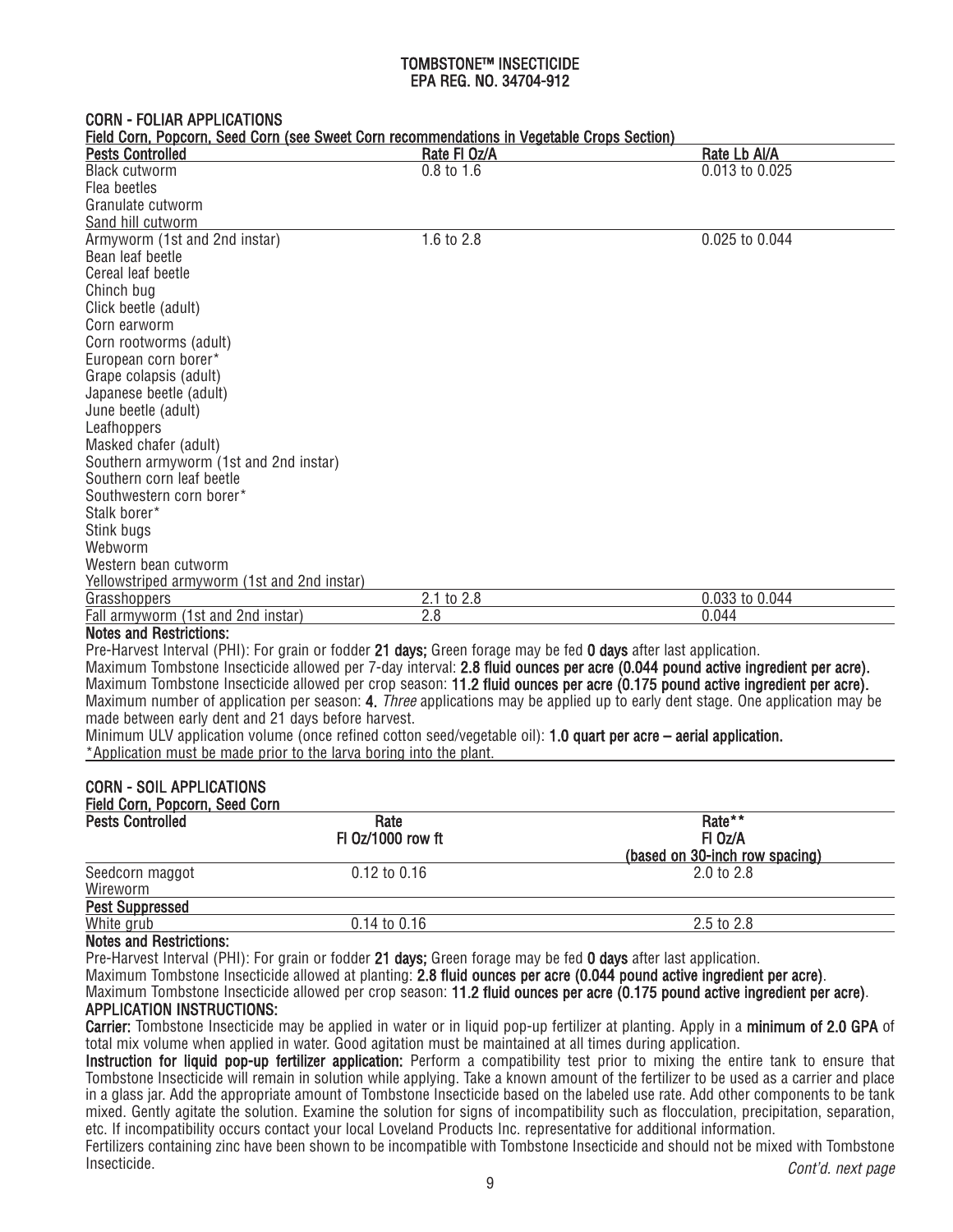# Corn - Soil Applications cont'd.:

Placement: Apply total mix volume in the open furrow ahead of the closing wheels for optimum coverage.

\*\*Row width adjustment: The above rate calculations are based on a standard 30-inch row spacing. For row spacing of less than 30 inches, adjust the rate of Tombstone Insecticide not to exceed 2.8 fluid ounces per acre (0.044 pound active ingredient per acre). Diminished control may occur when rates are decreased below the recommended minimum rates per 1000 row feet.

| <b>COTTON</b>                                                                                                                |              |                |
|------------------------------------------------------------------------------------------------------------------------------|--------------|----------------|
| <b>Pests Controlled</b>                                                                                                      | Rate FI Oz/A | Rate Lb Al/A   |
| Cotton leafperforator                                                                                                        | $0.8$ to 1.6 | 0.013 to 0.025 |
| Cotton leafworm                                                                                                              |              |                |
| Cutworms                                                                                                                     |              |                |
| <b>Thrips</b>                                                                                                                |              |                |
| <b>Boll weevil</b>                                                                                                           | 1.6 to 2.6   | 0.025 to 0.041 |
| Cabbage looper                                                                                                               |              |                |
| Cotton aphid                                                                                                                 |              |                |
| Cotton bollworm*                                                                                                             |              |                |
| Cotton fleahopper                                                                                                            |              |                |
| Cucumber beetle                                                                                                              |              |                |
| European corn borer                                                                                                          |              |                |
| Flea beetles                                                                                                                 |              |                |
| Garden webworm                                                                                                               |              |                |
| Lygus bug*                                                                                                                   |              |                |
| Pink bollworm                                                                                                                |              |                |
| Saltmarsh caterpillar                                                                                                        |              |                |
| Southern garden leafhopper                                                                                                   |              |                |
| Stink bugs                                                                                                                   |              |                |
| Tarnished plant bug*                                                                                                         |              |                |
| Threecornered alfalfa hopper                                                                                                 |              |                |
| Tobacco budworm <sup>*</sup>                                                                                                 |              |                |
| <b>Ovicidal Control:</b>                                                                                                     |              |                |
| Cotton bollworm and tobacco budworm                                                                                          |              |                |
| Grasshopper                                                                                                                  | 2.0 to 2.8   | 0.031 to 0.044 |
| Beet armyworm (1st and 2nd instar)                                                                                           | 3.2          | 0.050          |
| Cotton leafminer                                                                                                             |              |                |
| Fall armyworm (1st and 2nd instar)                                                                                           |              |                |
| Soybean looper                                                                                                               |              |                |
| Yellowstriped armyworm                                                                                                       |              |                |
| <b>Pest Suppressed</b>                                                                                                       | Rate FI Oz/A | Rate Lb Al/A   |
| Whitefly (adult)                                                                                                             | 3.2          | 0.050          |
| <b>Notes and Restrictions:</b>                                                                                               |              |                |
| Pre-Harvest Interval (PHI): 0 day.                                                                                           |              |                |
| Maximum Tombstone Insecticide allowed per 3-day interval: 3.2 fluid ounces per acre (0.05 pound active ingredient per acre). |              |                |
| Maximum Tombstone Insecticide allowed per crop season: 19.2 fluid ounces per acre (0.30 pound active ingredient per acre).   |              |                |

Minimum ULV application volume (once refined cotton seed/vegetable oil): 1.0 quart per acre – aerial application.

Do not graze treated fields.

Do not make more than a total of 6 synthetic pyrethroid applications (of one product or combination of products) to a Cotton crop in one growing season.

\*See INSECT RESISTANCE statement elsewhere on this label.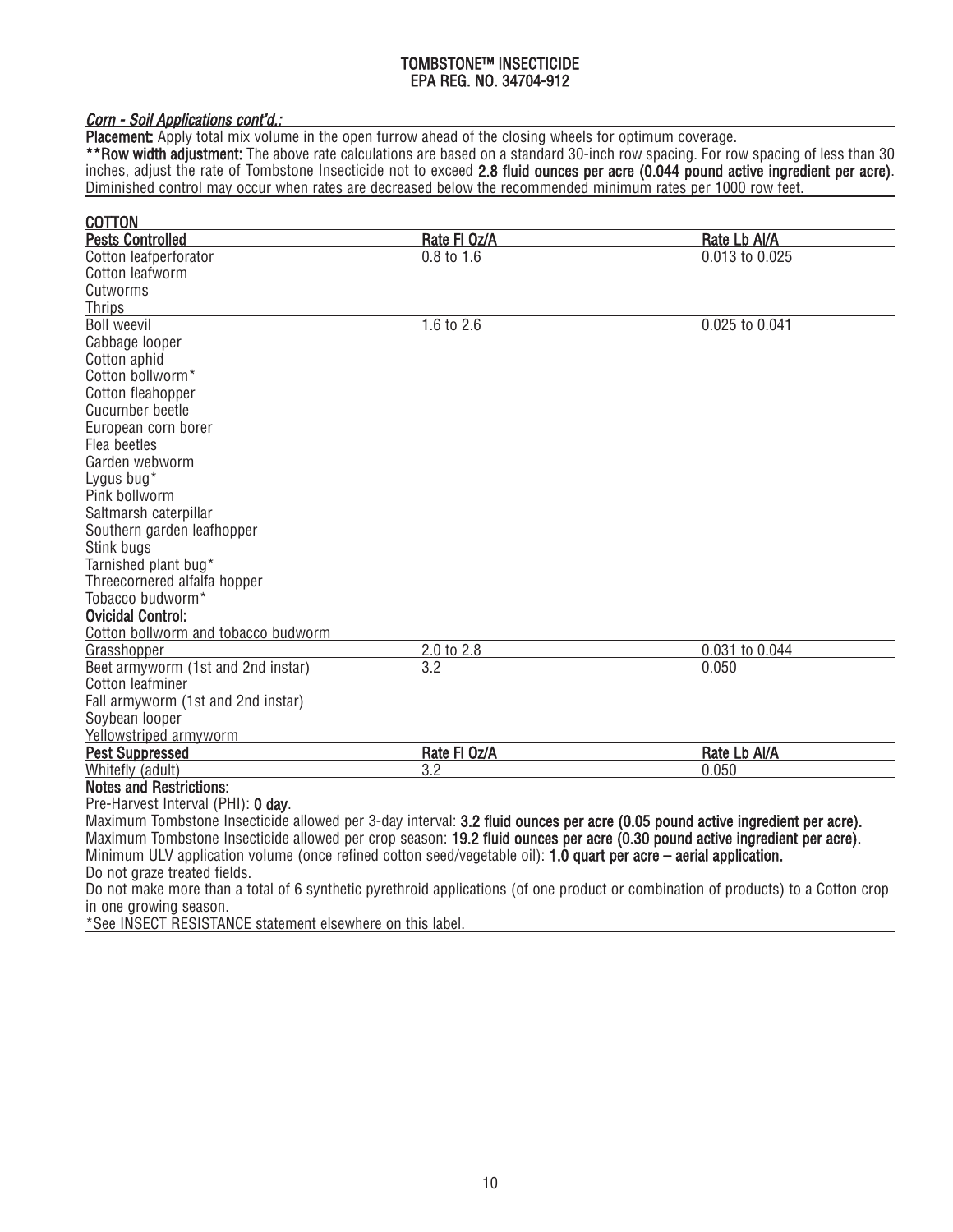**GRASS** 

Pasture / Rangeland / Grass for Seed / Grass for Hay /Grass in mixed-stands with Alfalfa

| <b>Pests Controlled</b>                   | Rate FI Oz/A | Rate Lb Al/A      |
|-------------------------------------------|--------------|-------------------|
| Army cutworm, Armyworms                   | 1.6 to $1.9$ | $0.025$ to $0.03$ |
| (1st and 2nd instar), Cereal leaf beetle, |              |                   |
| Cutworms, Green cloverworm,               |              |                   |
| Meadow spittlebug, Potato leafhopper      |              |                   |
| Aster leafhopper, Beet armyworm           | 2.6 to 2.8   | 0.041 to 0.044    |
| (1st and 2nd instar), Corn earworm,       |              |                   |
| Chinch bug, Crickets, Fall armyworm       |              |                   |
| (1st and 2nd instar), Grass thrips,       |              |                   |
| Grasshoppers, Japanese beetle (adult),    |              |                   |
| June beetle (adult), Loopers, Lygus       |              |                   |
| bug, Southern armyworm (1st and 2nd       |              |                   |
| instar), Stink bugs, Tarnished plant bug, |              |                   |
| Velvetbean caterpillar, Webworms,         |              |                   |
| Western Yellowstriped armyworm (1st       |              |                   |
| and 2nd instar), Yellowstriped            |              |                   |
| armyworm (1st and 2nd instar)             |              |                   |

# Notes and Restrictions: Grass for Pasture, Rangeland and Grass for Seed

Pre-Grazing Interval: 0 day (minimum time between last application and beginning of foraging or seed harvest). Maximum Tombstone Insecticide allowed per 5-day interval: 2.8 fluid ounces per acre (0.044 pound active ingredient per acre). Maximum Tombstone Insecticide allowed per crop season: 11.3 fluid ounces per acre (0.176 pound active ingredient per acre).

# Notes and Restrictions: Grass for Hay

Pre-Harvest Interval (PHI): 0 day (minimum time between last application and baling for harvest). Maximum Tombstone Insecticide allowed per 5-day interval: 2.8 fluid ounces per acre (0.044 pound active ingredient per acre). Maximum Tombstone Insecticide allowed per cutting: 11.3 fluid ounces per acre (0.176 pound active ingredient per acre).

# Notes and Restrictions: Grass in mixed-stands with Alfalfa

See additional PESTS CONTROLLED from ALFALFA section of label.

Pre-Harvest Interval (PHI) I Pre-Grazing Interval: 7 days (minimum time between last application and beginning of foraging or baling).

Maximum Tombstone Insecticide allowed per cutting: 2.8 fluid ounces per acre (0.044 pound active ingredient per acre). Maximum Tombstone Insecticide allowed per crop season: 11.3 fluid ounces per acre (0.176 pound active ingredient per acre).

| <b>PEANUT</b>                          |              |                   |
|----------------------------------------|--------------|-------------------|
| <b>Pests Controlled</b>                | Rate FI Oz/A | Rate Lb Al/A      |
| Cutworms                               | 1.0 to $1.8$ | 0.016 to 0.028    |
| Green cloverworm                       |              |                   |
| Potato leafhopper                      |              |                   |
| Rednecked peanutworm                   |              |                   |
| Velvetbean caterpillar                 |              |                   |
| Armyworm (1st and 2nd instar)          | 1.8 to 2.4   | 0.028 to 0.038    |
| Bean leaf beetle                       |              |                   |
| Corn earworm                           |              |                   |
| Corn rootworms (adult)                 |              |                   |
| Grape colaspis (adult)                 |              |                   |
| Grasshoppers                           |              |                   |
| Japanese beetle (adult)                |              |                   |
| June beetle (adult)                    |              |                   |
| Stink bugs                             |              |                   |
| Threecornered alfalfa hopper           |              |                   |
| Vegetable weevil                       |              |                   |
| Beet armyworm (1st and 2nd instar)     | 2.4 to 2.8   | 0.038 to 0.044    |
| Fall armyworm (1st and 2nd instar)     |              |                   |
| Southern armyworm (1st and 2nd instar) |              |                   |
| Whitefringed beetle (adult)            |              |                   |
| <b>Pests Suppressed</b>                |              |                   |
| Soybean looper                         | 2.8          | 0.044             |
| <b>Thrips</b>                          |              |                   |
| Whitefly (adult)                       |              | Cont'd. next page |
|                                        | -4           |                   |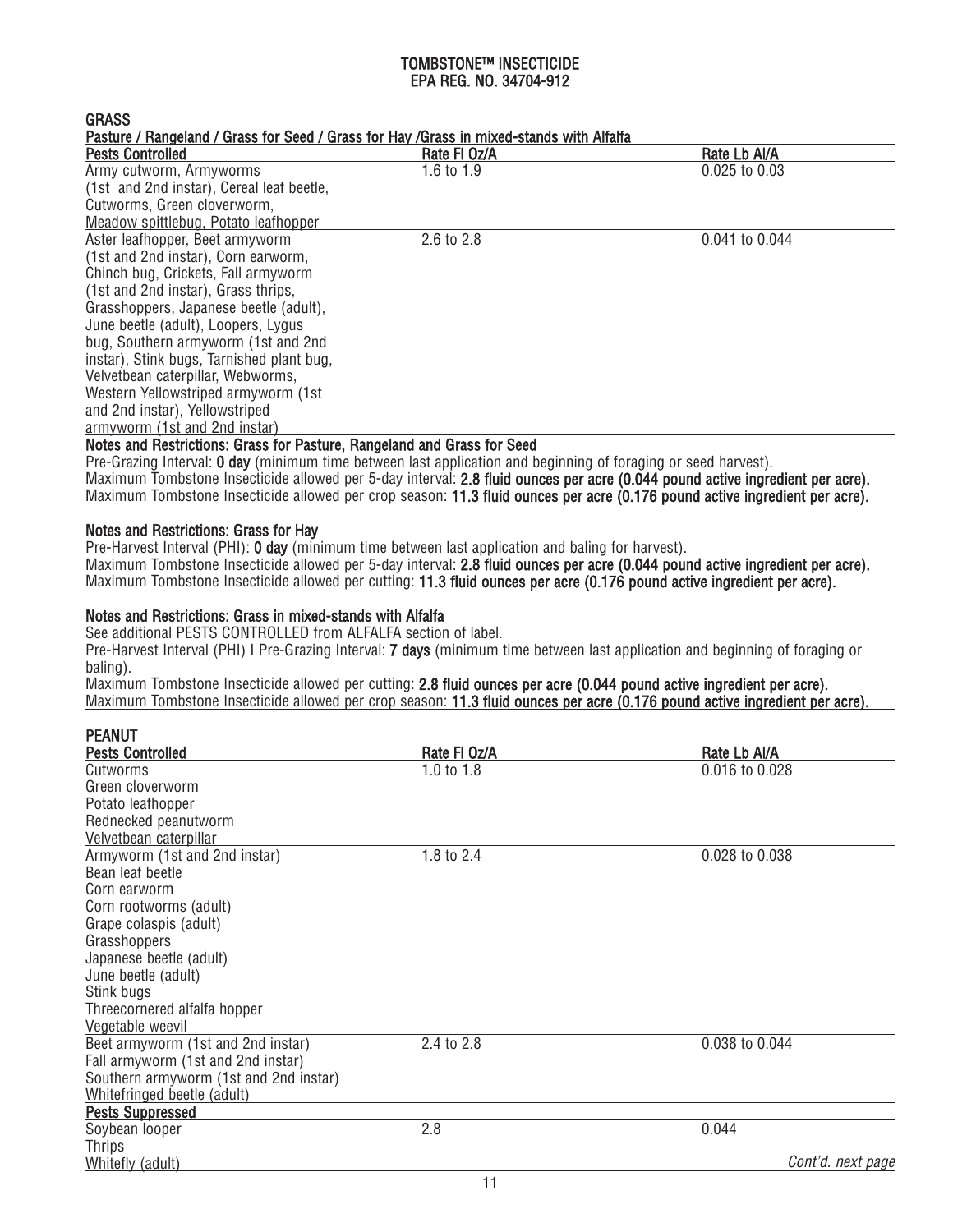# Peanut cont'd.:

Notes and Restrictions: Pre-Harvest Interval (PHI): 14 days (minimum time between final application and threshing for seed). Maximum Tombstone Insecticide allowed per 10-day interval: 2.8 fl**uid ounces per acre (0.044 pound active ingredient per acre).** Maximum Tombstone Insecticide allowed per crop season: 8.4 fluid ounces per acre (0.131 pound active ingredient per acre). Minimum ULV application volume (once refined cotton seed/vegetable oil): 1.0 quart per acre - aerial application.

| <b>Pests Controlled</b>                                                                                                    | Rate FI Oz/A | Rate Lb Al/A                                                                                                                   |
|----------------------------------------------------------------------------------------------------------------------------|--------------|--------------------------------------------------------------------------------------------------------------------------------|
| Cutworms                                                                                                                   | 1.0 to $1.3$ | 0.016 to 0.020                                                                                                                 |
| Sorghum midge                                                                                                              |              |                                                                                                                                |
| Armyworm (1st and 2nd instar)                                                                                              | 1.3 to 2.8   | 0.020 to 0.044                                                                                                                 |
| Beet armyworm (1st and 2nd instar)                                                                                         |              |                                                                                                                                |
| Black woollybear                                                                                                           |              |                                                                                                                                |
| European corn borer*                                                                                                       |              |                                                                                                                                |
| Fall armyworm (1st and 2nd instar)                                                                                         |              |                                                                                                                                |
| False chinch bug                                                                                                           |              |                                                                                                                                |
| Flea beetle                                                                                                                |              |                                                                                                                                |
| Sorghum headworm (corn earworm)                                                                                            |              |                                                                                                                                |
| Sorghum webworm                                                                                                            |              |                                                                                                                                |
| Southern armyworm (1st and 2nd instar)                                                                                     |              |                                                                                                                                |
| Southwestern corn borer*                                                                                                   |              |                                                                                                                                |
| Stalk borer*                                                                                                               |              |                                                                                                                                |
| Stink bugs                                                                                                                 |              |                                                                                                                                |
| True armyworm (1st and 2nd instar)                                                                                         |              |                                                                                                                                |
| Webworms                                                                                                                   |              |                                                                                                                                |
| Yellowstriped armyworm (1st and 2nd instar)                                                                                |              |                                                                                                                                |
| Chinch bug                                                                                                                 | 2.0 to 2.8   | 0.038 to 0.044                                                                                                                 |
| Grasshoppers                                                                                                               |              |                                                                                                                                |
| Sugarcane rootstock weevil                                                                                                 |              |                                                                                                                                |
| Notes and Restrictions: Pre-Harvest Interval (PHI): 14 days.                                                               |              |                                                                                                                                |
| If more than 5.6 fluid ounces per acre is applied, allow at least 14 days between last application and grazing.            |              |                                                                                                                                |
|                                                                                                                            |              | Maximum Tombstone Insecticide allowed per 10-day interval: 2.8 fluid ounces per acre (0.044 pound active ingredient per acre). |
|                                                                                                                            |              |                                                                                                                                |
| Maximum Tombstone Insecticide allowed per crop season: 8.4 fluid ounces per acre (0.131 pound active ingredient per acre). |              |                                                                                                                                |
| Minimum ULV application volume (once refined cotton seed/vegetable oil): 1.0 quart per acre – aerial application.          |              |                                                                                                                                |
| *Application must be made prior to the larva boring into the plant.                                                        |              |                                                                                                                                |
|                                                                                                                            |              |                                                                                                                                |
| <b>SOYBEAN</b>                                                                                                             |              |                                                                                                                                |
| <b>Pests Controlled</b>                                                                                                    | Rate FI Oz/A | Rate Lb Al/A                                                                                                                   |
| Bean leaf beetle (growth stage $VC - V2$ )                                                                                 | $0.8$ to 1.6 | 0.013 to 0.025                                                                                                                 |
| Cutworms                                                                                                                   |              |                                                                                                                                |
| Potato leafhopper                                                                                                          |              |                                                                                                                                |
|                                                                                                                            |              |                                                                                                                                |
|                                                                                                                            |              |                                                                                                                                |
| <b>Thrips</b><br>Green cloverworm<br>Armyworm                                                                              | 1.6 to 2.8   | 0.025 to 0.044                                                                                                                 |
| Bean leaf beetle                                                                                                           |              |                                                                                                                                |
| Bean leaf webber                                                                                                           |              |                                                                                                                                |
| Beet armyworm (1st and 2nd instar)                                                                                         |              |                                                                                                                                |
| <b>Blister beetle</b>                                                                                                      |              |                                                                                                                                |
| Cabbage looper                                                                                                             |              |                                                                                                                                |
| Click beetle (adult)                                                                                                       |              |                                                                                                                                |
| Corn earworm                                                                                                               |              |                                                                                                                                |
|                                                                                                                            |              |                                                                                                                                |
| Corn rootworms (adult)<br>Cucumber beetle                                                                                  |              |                                                                                                                                |
| European corn borer                                                                                                        |              |                                                                                                                                |
| Fall armyworm (1st and 2nd instar)                                                                                         |              |                                                                                                                                |
| Grape colaspis (adult)                                                                                                     |              |                                                                                                                                |
| Japanese beetle (adult)                                                                                                    |              |                                                                                                                                |
| June beetle (adult)                                                                                                        |              |                                                                                                                                |
| Lygus bug                                                                                                                  |              |                                                                                                                                |
| Masked chafer (adult)<br>Mexican bean beetle                                                                               |              |                                                                                                                                |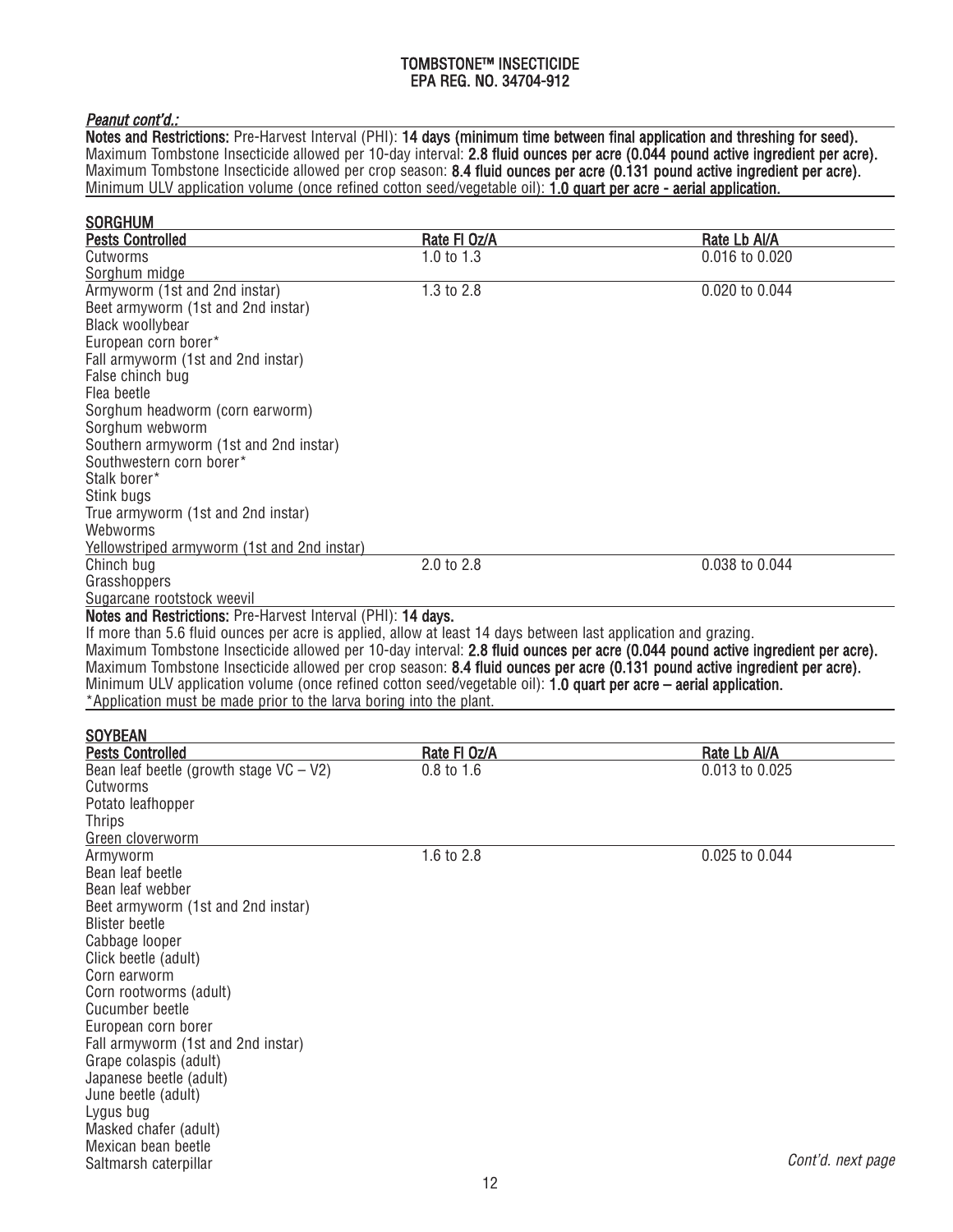| Soybean cont'd.:                                                                                                                                                                                                                                                                                                                                                |              |                                                                                                                                                                                                                                                              |
|-----------------------------------------------------------------------------------------------------------------------------------------------------------------------------------------------------------------------------------------------------------------------------------------------------------------------------------------------------------------|--------------|--------------------------------------------------------------------------------------------------------------------------------------------------------------------------------------------------------------------------------------------------------------|
| <b>Pests Controlled</b>                                                                                                                                                                                                                                                                                                                                         | Rate FI Oz/A | Rate Lb Al/A                                                                                                                                                                                                                                                 |
| Silverspotted skipper                                                                                                                                                                                                                                                                                                                                           | 1.6 to 2.8   | 0.025 to 0.044                                                                                                                                                                                                                                               |
| Southern armyworm (1st and 2nd instar)                                                                                                                                                                                                                                                                                                                          |              |                                                                                                                                                                                                                                                              |
| Stink bugs                                                                                                                                                                                                                                                                                                                                                      |              |                                                                                                                                                                                                                                                              |
| Tarnished plant bug*                                                                                                                                                                                                                                                                                                                                            |              |                                                                                                                                                                                                                                                              |
| Threecornered alfalfa hopper                                                                                                                                                                                                                                                                                                                                    |              |                                                                                                                                                                                                                                                              |
| Tobacco budworm*                                                                                                                                                                                                                                                                                                                                                |              |                                                                                                                                                                                                                                                              |
| Velvetbean caterpillar                                                                                                                                                                                                                                                                                                                                          |              |                                                                                                                                                                                                                                                              |
| Webworm                                                                                                                                                                                                                                                                                                                                                         |              |                                                                                                                                                                                                                                                              |
| Woollybear caterpillar                                                                                                                                                                                                                                                                                                                                          |              |                                                                                                                                                                                                                                                              |
| Yellowstriped armyworm                                                                                                                                                                                                                                                                                                                                          |              |                                                                                                                                                                                                                                                              |
| Grasshoppers                                                                                                                                                                                                                                                                                                                                                    | 2.0 to 2.8   | 0.031 to 0.044                                                                                                                                                                                                                                               |
| Soybean aphid                                                                                                                                                                                                                                                                                                                                                   |              |                                                                                                                                                                                                                                                              |
| <b>Pests Suppressed</b>                                                                                                                                                                                                                                                                                                                                         |              |                                                                                                                                                                                                                                                              |
| Lesser cornstalk borer                                                                                                                                                                                                                                                                                                                                          | 2.8          | 0.044                                                                                                                                                                                                                                                        |
| Soybean looper*                                                                                                                                                                                                                                                                                                                                                 |              |                                                                                                                                                                                                                                                              |
| <b>Notes and Restrictions:</b>                                                                                                                                                                                                                                                                                                                                  |              |                                                                                                                                                                                                                                                              |
| Pre-Harvest Interval (PHI) or feeding of dry vines: 45 days. Green forage may be fed 15 days after last application.<br>Minimum ULV application volume (once refined cotton seed/vegetable oil): 1.0 quart per acre – aerial application.<br>*See INSECT RESISTANCE statement elsewhere on this label.                                                          |              | Maximum Tombstone Insecticide allowed per 7-day interval: 2.8 fluid ounces per acre (0.044 pound active ingredient per acre)<br>Maximum Tombstone Insecticide allowed per crop season: 11.2 fluid ounces per acre (0.175 pound active ingredient per acre).  |
| <b>SUGARCANE</b>                                                                                                                                                                                                                                                                                                                                                |              |                                                                                                                                                                                                                                                              |
| <b>Pests Controlled</b>                                                                                                                                                                                                                                                                                                                                         | Rate FI Oz/A | Rate Lb Al/A                                                                                                                                                                                                                                                 |
| Sugarcane borer*                                                                                                                                                                                                                                                                                                                                                | 2.1          | 0.033                                                                                                                                                                                                                                                        |
| Rice stalk borer*                                                                                                                                                                                                                                                                                                                                               | 2.8          | 0.044                                                                                                                                                                                                                                                        |
| <b>Notes and Restrictions:</b><br>Pre-Harvest Interval (PHI): 15 days<br>For ground application, apply in a minimum of 20.0 GPA.<br>Minimum ULV application volume (once refined cotton seed/vegetable oil): 1.0 quart per acre – aerial application.<br>Do not apply if soil is saturated with water.<br>Do not apply when under conditions that favor runoff. |              | Maximum Tombstone Insecticide allowed per 7-day interval: 2.8 fluid ounces per acre (0.044 pound active ingredient per acre).<br>Maximum Tombstone Insecticide allowed per crop season: 16.8 fluid ounces per acre (0.263 pound active ingredient per acre). |
| Do not apply in the rain.                                                                                                                                                                                                                                                                                                                                       |              |                                                                                                                                                                                                                                                              |
| *Application must be made prior to the larva boring into the plant.                                                                                                                                                                                                                                                                                             |              |                                                                                                                                                                                                                                                              |
| <b>SUNFLOWER</b>                                                                                                                                                                                                                                                                                                                                                |              |                                                                                                                                                                                                                                                              |
| <b>Pests Controlled</b>                                                                                                                                                                                                                                                                                                                                         | Rate FI Oz/A | Rate Lb AI/A                                                                                                                                                                                                                                                 |
| Cutworms                                                                                                                                                                                                                                                                                                                                                        | $0.8$ to 1.6 | 0.013 to 0.025                                                                                                                                                                                                                                               |
| Sunflower beetle                                                                                                                                                                                                                                                                                                                                                |              |                                                                                                                                                                                                                                                              |
| Sunflower stem weevil (adult)                                                                                                                                                                                                                                                                                                                                   | 1.6 to 2.4   | 0.025 to 0.038                                                                                                                                                                                                                                               |
| Banded sunflower moth                                                                                                                                                                                                                                                                                                                                           | 2.0 to 2.8   | 0.031 to 0.044                                                                                                                                                                                                                                               |
| Grasshoppers                                                                                                                                                                                                                                                                                                                                                    |              |                                                                                                                                                                                                                                                              |
| Stink bugs                                                                                                                                                                                                                                                                                                                                                      |              |                                                                                                                                                                                                                                                              |
| Sunflower bud moth                                                                                                                                                                                                                                                                                                                                              |              |                                                                                                                                                                                                                                                              |
| Sunflower headclipping weevil                                                                                                                                                                                                                                                                                                                                   |              |                                                                                                                                                                                                                                                              |
| Sunflower midge                                                                                                                                                                                                                                                                                                                                                 |              |                                                                                                                                                                                                                                                              |
| Sunflower moth                                                                                                                                                                                                                                                                                                                                                  |              |                                                                                                                                                                                                                                                              |
|                                                                                                                                                                                                                                                                                                                                                                 |              |                                                                                                                                                                                                                                                              |
| Sunflower seed weevil<br>Palestripped flea beetle                                                                                                                                                                                                                                                                                                               | 2.8          | 0.044                                                                                                                                                                                                                                                        |
| <b>Notes and Restrictions:</b>                                                                                                                                                                                                                                                                                                                                  |              |                                                                                                                                                                                                                                                              |
| Dre Harvest Interval (DHI) and Dre grazing or Escaging interval: 20 days                                                                                                                                                                                                                                                                                        |              |                                                                                                                                                                                                                                                              |

Pre-Harvest Interval (PHI) and Pre-grazing or Foraging interval: 30 days.

Maximum Tombstone Insecticide allowed per 7-day interval: 2.8 fluid ounces per acre (0.044 pound active ingredient per acre). Maximum Tombstone Insecticide allowed per crop season: 8.4 fluid ounces per acre (0.131 pound active ingredient per acre). DO NOT apply by ULV.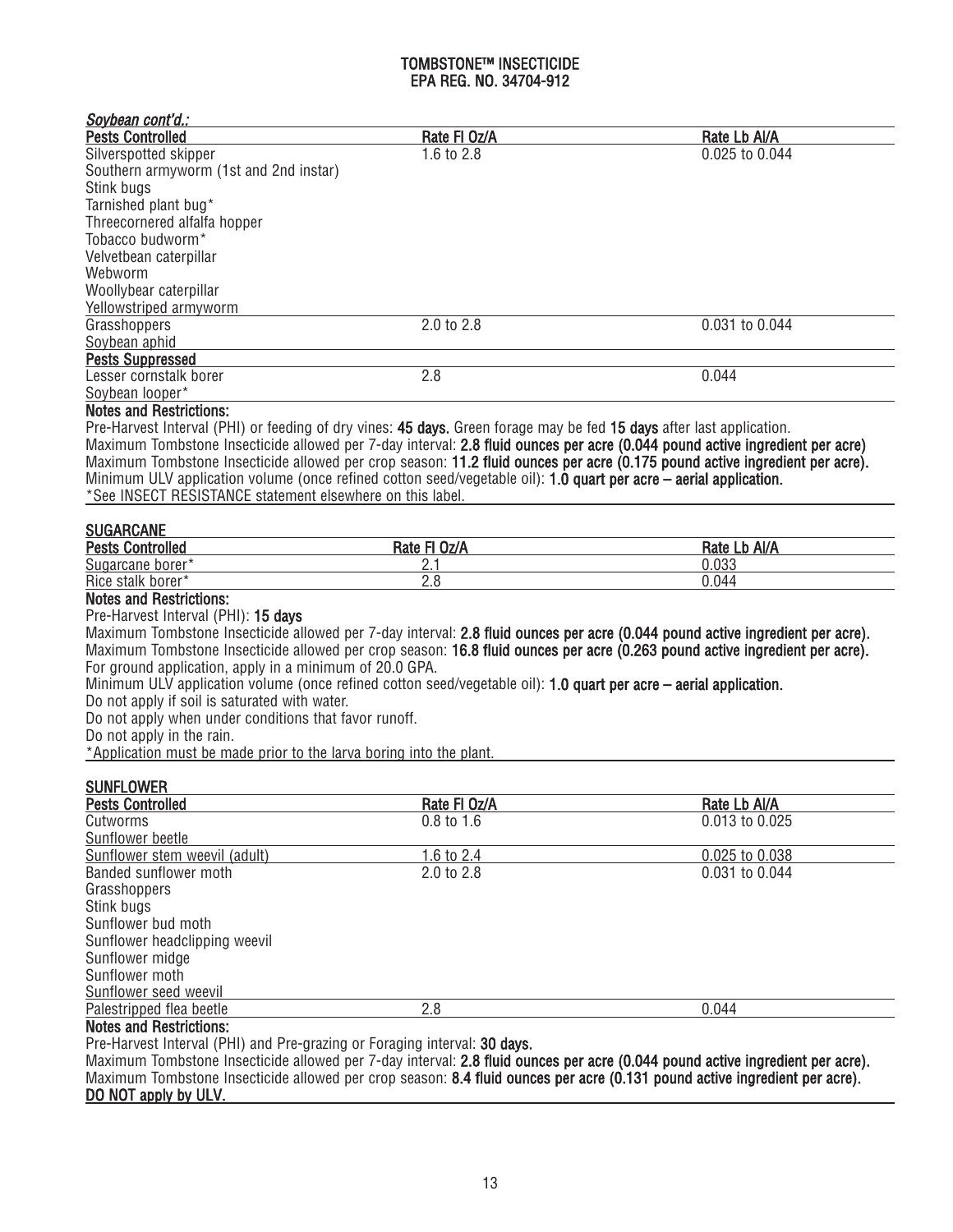| . . <i>.</i>                       |      |                     |
|------------------------------------|------|---------------------|
| <br><b>Pests</b><br>*rolled<br>uon | Ratr | Al/f<br>nait<br>–⊌. |
| Cut<br>VOITIIS                     | 0.28 | J.004 <sup>4</sup>  |
|                                    |      |                     |

## Notes and Restrictions:

**TOBACCO** 

Apply up to 7 days following transplanting as an individual plant treatment.

Maximum Tombstone Insecticide allowed per crop season: 0.28 fluid ounces per acre (0.0044 pound active ingredient per acre). Maximum number of applications: 1.

Minimum application volume (water): 15.0 GPA - ground.

| <b>WHEAT</b>                                |              |                |
|---------------------------------------------|--------------|----------------|
| <b>Pests Controlled</b>                     | Rate FI Oz/A | Rate Lb Al/A   |
| Army cutworm                                | 1.0 to $1.8$ | 0.016 to 0.028 |
| Cereal leaf beetle                          |              |                |
| Cutworms                                    |              |                |
| Armyworm (1st and 2nd instar)               | 1.8 to 2.4   | 0.028 to 0.038 |
| Bird cherry-oat aphid*                      |              |                |
| English grain aphid*                        |              |                |
| Fall armyworm (1st and 2nd instar)          |              |                |
| Flea beetles                                |              |                |
| Grasshoppers                                |              |                |
| Grass sawfly                                |              |                |
| Pale western cutworm                        |              |                |
| Russian wheat aphid*                        |              |                |
| Southern armyworm (1st and 2nd instar)      |              |                |
| Stink bugs                                  |              |                |
| Yellowstriped armyworm (1st and 2nd instar) |              |                |
| Chinch bug                                  | 2.4          | 0.038          |
|                                             |              |                |

# Notes and Restrictions:

Pre-Grazing or Foraging Interval: 3 days. Pre-Harvest Interval (PHI): 30 days.

Maximum Tombstone Insecticide allowed per 3-day interval: 2.4 fluid ounces per acre (0.038 pound active ingredient per acre). Maximum Tombstone Insecticide allowed per crop season: 4.8 fluid ounces per acre (0.076 pound active ingredient per acre). Minimum ULV application volume (cotton seed/vegetable oil): **1.0 quart per acre - aerial application.** 

\*For best control, applications must be made prior to insects damaging the plants. Use the higher rate range and increased water volume for applications occurring after plant damage has taken place or following booting in order to receive better coverage. Once damage occurs or plant growth stage reaches booting, control may be limited to suppression only.

# VEGETABLE CROPS

# Recommended Applications - Tombstone Insecticide

For all crops, apply specific dosage of Tombstone Insecticide at early threshold for target pest, as population begins to develop. Degree of control or suppression of additional labeled pests will be determined, in part by the stage of pest development at application and infestation level of those pests.

Application timing should be based on local economic thresholds. Tombstone Insecticide may be applied before, during, or after planting. Use the higher rates for moderate to heavy insect pressure. Lower rates are generally adequate for low to moderate insect pressure but require careful scouting and may require more frequent application. Tombstone Insecticide is an Emulsifiable Concentrate formulation and is active by contact and ingestion. Thorough coverage is necessary for optimum performance.

# BRASSICA (COLE) LEAFY VEGETABLES

Includes all members of Crop Group 5: Broccoli, Broccoli raab (rapini)\*\*, Chinese (gai lon) broccoli, Brussels sprouts, Cabbage, Chinese (bok choy) cabbage\*\*, Chinese (napa) cabbage, Chinese mustard (gai choy) cabbage, Cauliflower, Cavalo broccolo, Collards\*\*, Kale\*\*, Kohlrabi, Mizuna\*\*, Mustard greens, Mustard spinach\*\*, Rape greens\*\*, and Turnip greens.

| -------                 | i izatiti na katika ilimentwa katika katika katika katika katika katika katika katika katika katika katika kat | 1.911911.9111.19931.9911.911 |
|-------------------------|----------------------------------------------------------------------------------------------------------------|------------------------------|
| <b>Pests Controlled</b> | Rate FI Oz/A                                                                                                   | Rate Lb Al/A                 |
| Cutworms                | $0.8 \text{ to } 1.6$                                                                                          | 0.013 to 0.025               |
| Potato leafhopper       |                                                                                                                |                              |
| <b>Thrips</b>           |                                                                                                                |                              |
| Alfalfa looper          | 1.6 to 2.4                                                                                                     | 0.025 to 0.038               |
| Cabbage looper          |                                                                                                                |                              |
| Cabbage webworm         |                                                                                                                |                              |
| Imported cabbageworm    |                                                                                                                |                              |
| Southern cabbageworm    |                                                                                                                |                              |
|                         |                                                                                                                |                              |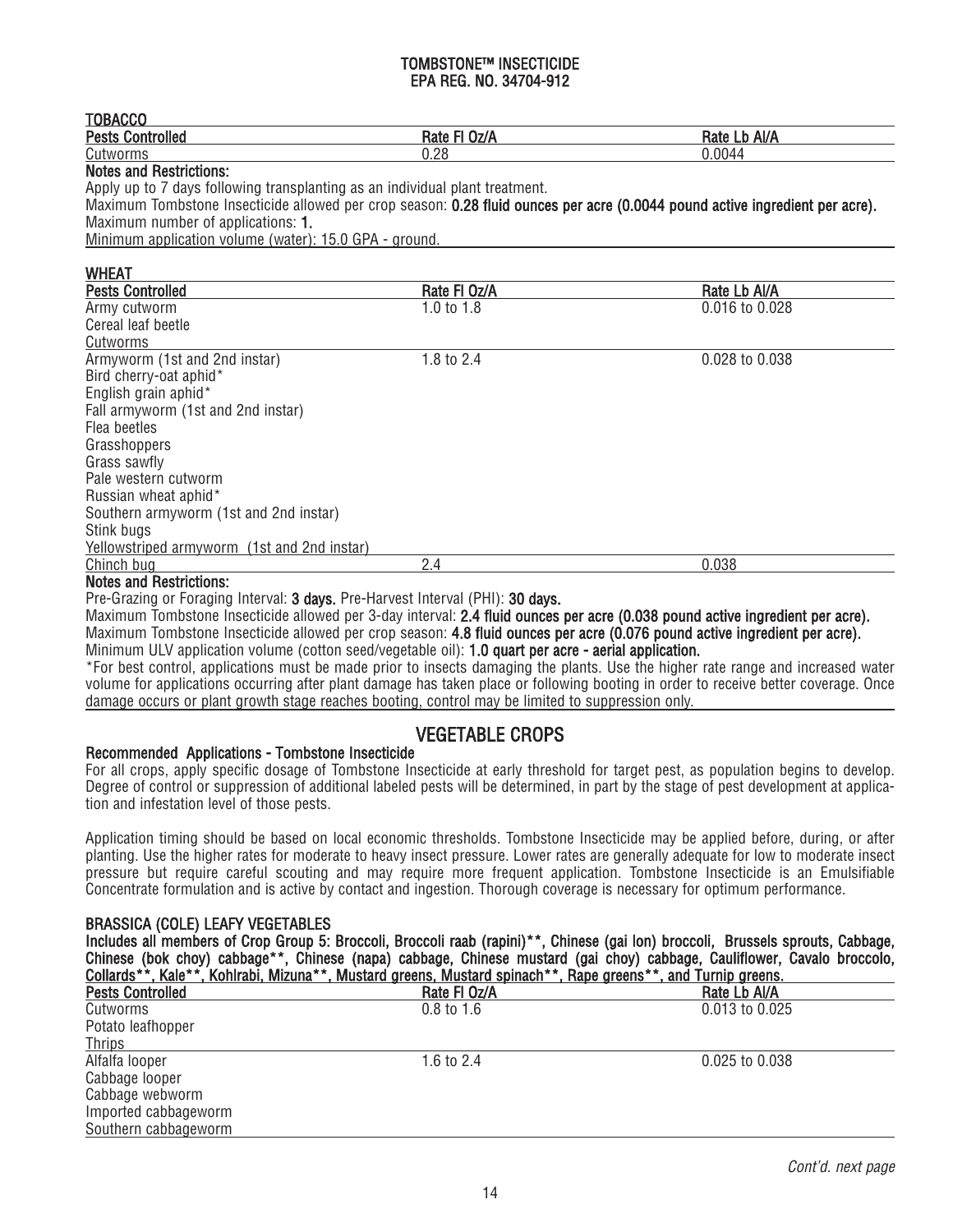| Brassica (Cole) Leafy Vegetables cont'd.:                                                                                    |              |                |
|------------------------------------------------------------------------------------------------------------------------------|--------------|----------------|
| <b>Pests Controlled</b>                                                                                                      | Rate FI Oz/A | Rate Lb Al/A   |
| Armyworm                                                                                                                     | 2.4 to 3.2   | 0.038 to 0.050 |
| Beet armyworm (1st and 2nd instar)                                                                                           |              |                |
| Cabbage flea beetle                                                                                                          |              |                |
| Corn earworm                                                                                                                 |              |                |
| Diamondback moth (larvae)*                                                                                                   |              |                |
| Fall armyworm (1st and 2nd instar)                                                                                           |              |                |
| Grasshoppers                                                                                                                 |              |                |
| Japanese beetle (adult)                                                                                                      |              |                |
| Lygus bug                                                                                                                    |              |                |
| Meadow spittlebug                                                                                                            |              |                |
| Southern armyworm (1st and 2nd instar)                                                                                       |              |                |
| Stink bugs                                                                                                                   |              |                |
| Tarnished plant bug*                                                                                                         |              |                |
| Vegetable weevil (adult)                                                                                                     |              |                |
| Yellowstriped armyworm                                                                                                       |              |                |
| <b>Pest Suppressed</b>                                                                                                       |              |                |
| Whitefly (adult)                                                                                                             | 3.2          | 0.050          |
| <b>Notes and Restrictions:</b>                                                                                               |              |                |
| Pre-Harvest Interval (PHI): 0 day.                                                                                           |              |                |
| Maximum Tombstone Insecticide allowed per 7-day interval: 3.2 fluid ounces per acre (0.05 pound active ingredient per acre). |              |                |
| Maximum Tombstone Insecticide allowed per crop season: 12.8 fluid ounces per acre (0.2 pound active ingredient per acre).    |              |                |
| For aerial applications, apply in a minimum of 5.0 GPA.                                                                      |              |                |
| Due to potential injury to bees, do not apply to Cole crops grown for seed.                                                  |              |                |
| *See INSECT RESISTANCE statement elsewhere on this label.                                                                    |              |                |
| **Use not permitted in California.                                                                                           |              |                |

# CUCURBITS (except crops grown for seed)

Includes all members of Crop Group 9: Balsam apple, Balsam pear, Bitter melon, Chayote, Chinese cucumber, Chinese waxgourd (Chinese preserving melon), Citron melon, Cucumber, Gherkin, Edible gourd (includes: hyotan, cucuzza, hechima and Chinese okra), Muskmelon (includes: cantaloupe, true cantaloupe, casaba, crenshaw melon, golden pershaw melon, honeydew melon, honey balls, mango melon, Persian melon, pineapple melon, Santa Claus melon, and snake melon), Pumpkin, Summer squash (includes: crookneck squash, scallop squash, straightneck squash, vegetable marrow, and zucchini), Watermelon, Winter squash (includes: butternut squash, calabaza, hubbard squash, acorn squash and spaghetti squash)

| <b>Pests Controlled</b>            | Rate FI O/A | Rate Lb Al/A                                                                                                                               |
|------------------------------------|-------------|--------------------------------------------------------------------------------------------------------------------------------------------|
| Cutworms                           | 0.8 to 1.6  | 0.013 to 0.025                                                                                                                             |
| Potato leafhopper                  |             |                                                                                                                                            |
| Armyworm (1st and 2nd instar)      | 1.6 to 2.4  | 0.025 to 0.038                                                                                                                             |
| Cabbage looper                     |             |                                                                                                                                            |
| Corn earworm                       |             |                                                                                                                                            |
| Grasshoppers                       |             |                                                                                                                                            |
| Melonworm                          |             |                                                                                                                                            |
| Pickleworm                         |             |                                                                                                                                            |
| Rindworm                           |             |                                                                                                                                            |
| Stink bugs                         |             |                                                                                                                                            |
| Cucumber beetle                    | 2.4 to 2.8  | 0.038 to 0.044                                                                                                                             |
| Lygus bug                          |             |                                                                                                                                            |
| Stripped cucumber beetle           |             |                                                                                                                                            |
| Tarnished plant bug*               |             |                                                                                                                                            |
| Tobacco budworm                    |             |                                                                                                                                            |
| <b>Pest Suppressed</b>             |             |                                                                                                                                            |
| Whitefly (adult)                   | 2.8         | 0.044                                                                                                                                      |
| <b>Notes and Restrictions:</b>     |             |                                                                                                                                            |
| Pre-Harvest Interval (PHI): 0 day. |             |                                                                                                                                            |
|                                    |             | Marrier in Temperature Incorporate the collection $7$ der top only 0.0 fluid among any company $\ell$ 0.044 against additional and against |

Maximum Tombstone Insecticide allowed per 7-day interval: 2.8 fluid ounces per acre (0.044 pound active ingredient per acre). Maximum Tombstone Insecticide allowed per crop season: 11.2 fluid ounces per acre (0.175 pound active ingredient per acre). \*See INSECT RESISTANCE statement elsewhere in this label.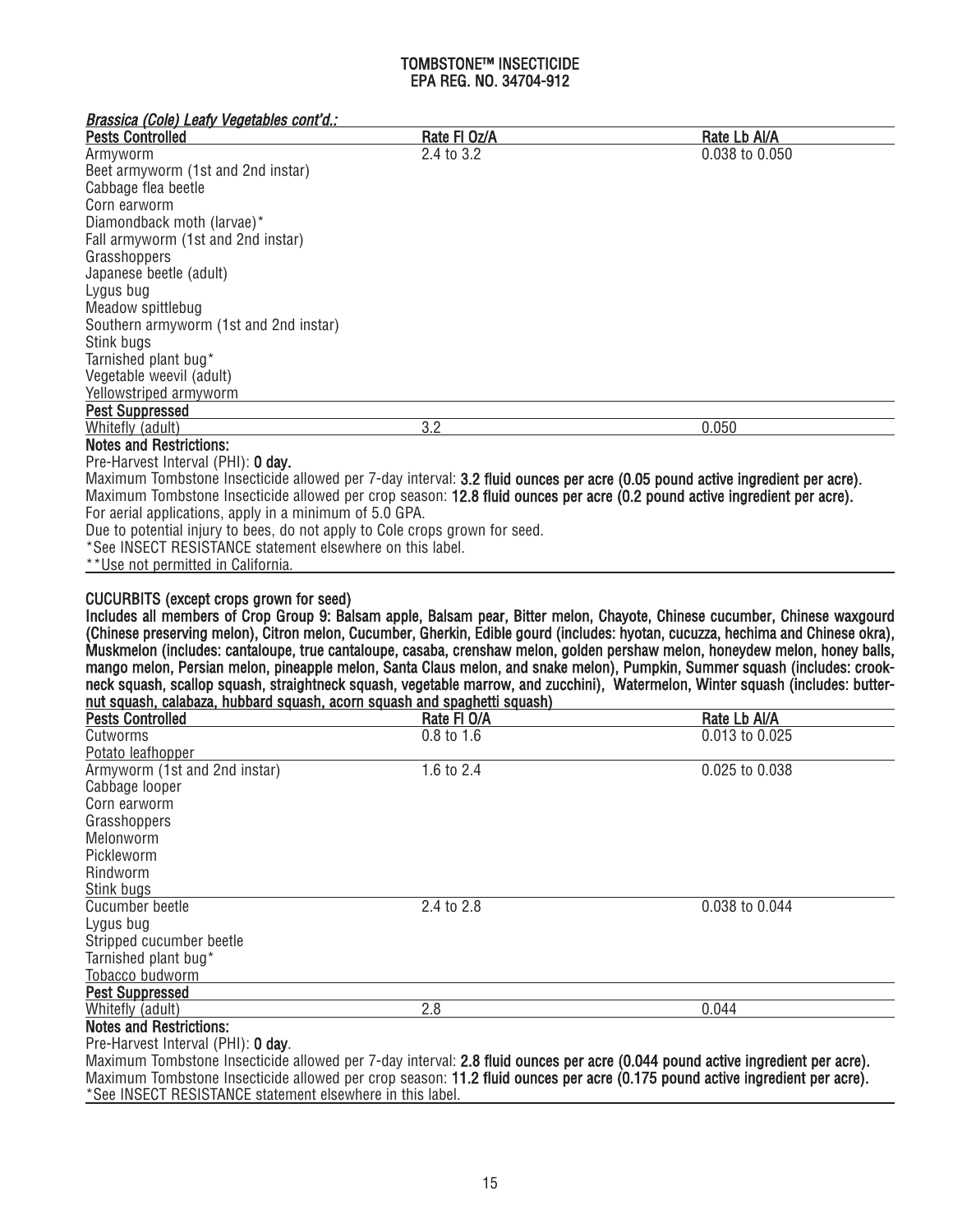#### FRUITING VEGETABLES

| pimento, sweet pepper), Tomatillo, and Tomato |              |                |
|-----------------------------------------------|--------------|----------------|
| <b>Pests Controlled</b>                       | Rate FI Oz/A | Rate Lb Al/A   |
| Celery leaftier                               | 1.6 to 2.8   | 0.025 to 0.044 |
| Colorado potato beetle*                       |              |                |
| European corn borer                           |              |                |
| Garden webworm                                |              |                |
| Potato aphid                                  |              |                |
| Potato leafhopper                             |              |                |
| Stink bugs                                    |              |                |
| Tomato fruitworm (corn earworm)               |              |                |
| Tomato hornworm                               |              |                |
| Beet armyworm (1st and 2nd instar)            | 2.1 to 2.8   | 0.033 to 0.044 |
| Cabbage looper                                |              |                |
| Southern armyworm (1st and 2nd instar)        |              |                |
| Tarnished plant bug*                          |              |                |
| Thrips (except Thrips palmi)                  |              |                |
| Tomato pinworm                                |              |                |
| Variegated cutworm                            |              |                |
| Western yellowstriped armyworm                |              |                |
| (1st and 2nd instar)                          |              |                |
| Flea beetles                                  | 2.8          | 0.044          |
| Garden symphylan**                            |              |                |
| <b>Pests Suppressed</b>                       |              |                |
| Leafminers                                    | 2.8          | 0.044          |
| Pepper weevil                                 |              |                |
| Whitefly (adult)                              |              |                |
| Notes and Restrictions:                       |              |                |

Includes all members of Crop Group 8: Eggplant, Groundcherry, Pepino, Pepper (includes: bell pepper, chili pepper, cooking pepper,

#### Notes and Restrictions:

Pre-Harvest Interval (PHI) for tomato: 0 days. PHI for all other fruiting vegetables included in this section: 7 days. Maximum Tombstone Insecticide allowed per 7-day interval: 2.8 fluid ounces per acre (0.044 pound active ingredient per acre). Maximum Tombstone Insecticide allowed per crop season: 16.8 fluid ounces per acre (0.263 pound active ingredient per acre). For reduction of damage caused by Garden symphylan, apply specified dosage to the top of the planting beds prior to transplanting. Spray should cover the entire top of the beds. Thoroughly incorporate to a depth of approximately 4 to 6 inches. A maximum of 1 pre-transplant application is allowed per crop season.

\* See INSECT RESISTANCE statement elsewhere on this label.

\*\*Except California

# LEAFY VEGETABLES

Includes all members of Crop Group 4: Amaranth (Chinese spinach), Arugula (roquette), Cardoon, Celery, Chinese celery, Celtuce, Chervil, Chrysanthemum (edible-leaved and garland), Corn salad, Cress (garden and upland), Dandelion, Dock (sorrel), Endive (escarole), Florence fennel, Lettuce (head and leaf), New Zealand spinach, Orach, Parsley, Purslane (garden and winter), Radicchio (red chicory), Rhubarb, Spinach, Swiss chard, Vine spinach

| <b>Pests Controlled</b>            | Rate FI Oz/A | Rate Lb Al/A      |
|------------------------------------|--------------|-------------------|
| Cutworms                           | 0.8 to 1.6   | 0.013 to 0.025    |
| Potato leafhopper                  |              |                   |
| Thrips                             |              |                   |
| Alfalfa looper                     | 1.6 to 2.4   | 0.025 to 0.038    |
| Cabbage looper                     |              |                   |
| Green cloverworm                   |              |                   |
| Imported cabbageworm               |              |                   |
| Saltmarsh caterpillar              |              |                   |
| Beet armyworm (1st and 2nd instar) | 2.4 to 3.2   | 0.038 to 0.050    |
| Corn earworm                       |              |                   |
| Diamondback moth (larvae)*         |              |                   |
| European corn borer                |              |                   |
| Fall armyworm (1st and 2nd instar) |              |                   |
| Flea beetles                       |              |                   |
| Grasshoppers                       |              |                   |
| Japanese beetle (adult)            |              |                   |
| Leafhoppers                        |              |                   |
| Lygus bug                          |              | Cont'd, next page |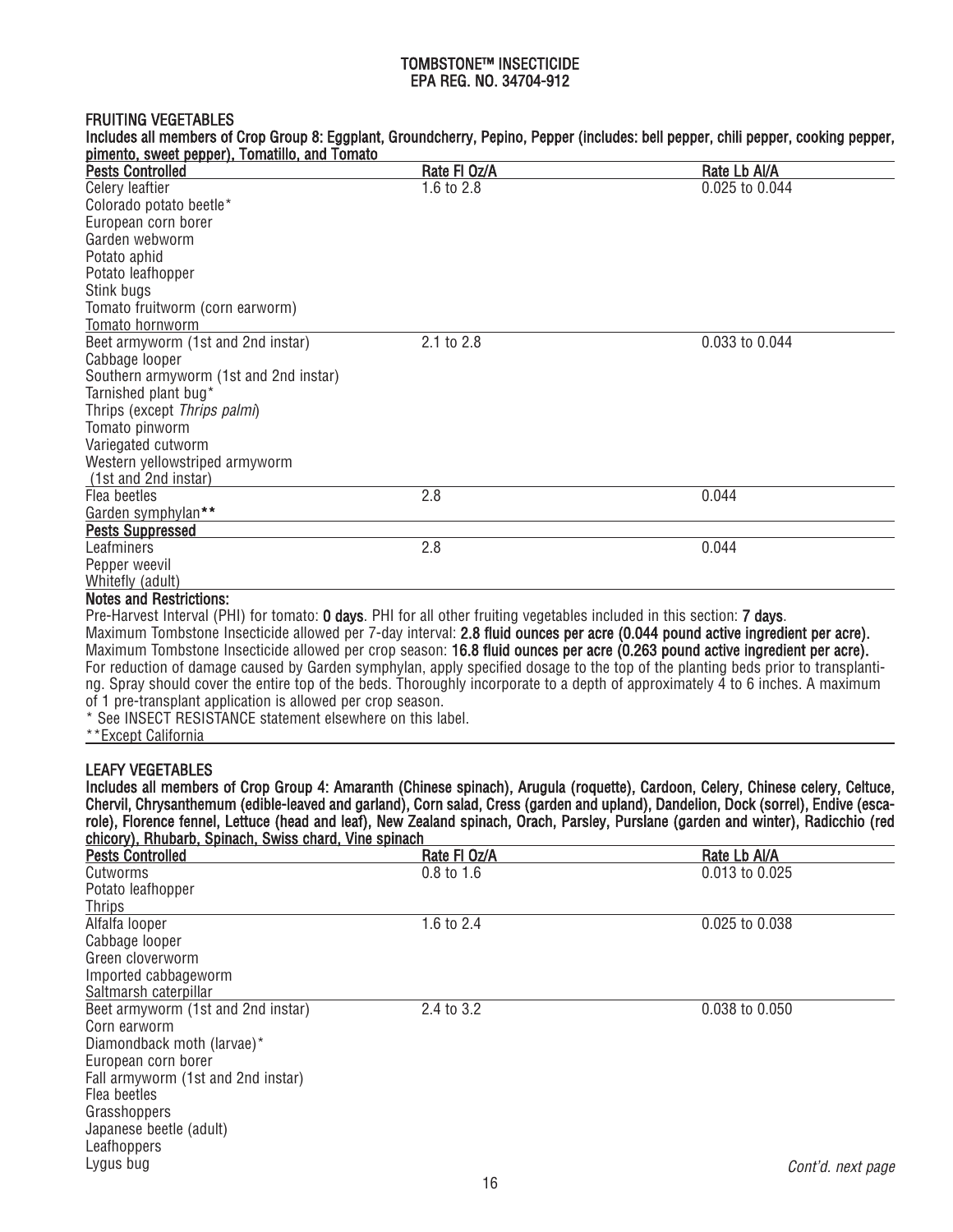| Leafy Vegetables cont'd.:                               |              |                                                                                                                               |
|---------------------------------------------------------|--------------|-------------------------------------------------------------------------------------------------------------------------------|
| <b>Pests Controlled</b>                                 | Rate FI Oz/A | Rate Lb Al/A                                                                                                                  |
| Meadow spittlebug                                       | 2.4 to 3.2   | $0.038$ to $0.050$                                                                                                            |
| Southern armyworm (1st and 2nd instar)                  |              |                                                                                                                               |
| Stink bugs                                              |              |                                                                                                                               |
| Tarnished plant bug*                                    |              |                                                                                                                               |
| Vegetable weevil (adult)                                |              |                                                                                                                               |
| Yellowstriped armyworm                                  |              |                                                                                                                               |
| <b>Pest Suppressed</b>                                  |              |                                                                                                                               |
| Whitefly (adult)                                        | 3.2          | 0.050                                                                                                                         |
| <b>Notes and Restrictions:</b>                          |              |                                                                                                                               |
| Pre-Harvest Interval (PHI): 0 day.                      |              |                                                                                                                               |
|                                                         |              | Maximum Tombstone Insecticide allowed per 7-day interval: 3.2 fluid ounces per acre (0.050 pound active ingredient per acre). |
|                                                         |              | Maximum Tombstone Insecticide allowed per crop season: 12.8 fluid ounces per acre (0.200 pound active ingredient per acre).   |
| For aerial applications, apply in a minimum of 5.0 GPA. |              |                                                                                                                               |
|                                                         |              |                                                                                                                               |

Due to potential injury to bees, do not apply to crops grown for seed.

\*See INSECT RESISTANCE statement elsewhere on this label.

DRIED SHELLED LEGUME VEGETABLES Includes all members of Crop Subgroup 6C: Adzuki bean, Blackeyed pea, Broad bean, Catjang, Chickpea, Cowpea, Crowder pea, Field bean, Field pea, Garbanzo bean, Guar, Kidney bean, Lablab bean, Lentil, Lima bean, Lupin (grain, sweet, white and white sweet), Moth bean, Mung bean, Navy bean, Pigeon pea, Pinto bean, Rice bean, Tepary bean, Urd bean

(Southern pea included in separate section.)

| <b>Pests Controlled</b>                     | Rate FI Oz/A | Rate Lb Al/A   |
|---------------------------------------------|--------------|----------------|
| Cutworms                                    | $0.8$ to 1.6 | 0.013 to 0.025 |
| Potato leafhopper                           |              |                |
| Cowpea curculio*                            | 1.6 to 2.4   | 0.025 to 0.038 |
| Stink bugs                                  |              |                |
| Tarnished plant bug*                        |              |                |
| Bean leaf beetle                            | 2.4 to 3.2   | 0.038 to 0.050 |
| Bean leaf webber                            |              |                |
| Beet armyworm (1st and 2nd instar)          |              |                |
| <b>Blister beetle</b>                       |              |                |
| Cabbage looper                              |              |                |
| Corn earworm                                |              |                |
| Cucumber beetle                             |              |                |
| European corn borer                         |              |                |
| Fall armyworm (1st and 2nd instar)          |              |                |
| Grasshoppers                                |              |                |
| Green cloverworm                            |              |                |
| Japanese beetle (adult)                     |              |                |
| Lygus bug                                   |              |                |
| Mexican bean beetle                         |              |                |
| Pea leaf weevil                             |              |                |
| Pea weevil                                  |              |                |
| Saltmarsh caterpillar                       |              |                |
| Silverspotted skipper                       |              |                |
| Soybean looper*                             |              |                |
| Threecornered alfalfa hopper                |              |                |
| Tobacco budworm <sup>*</sup>                |              |                |
| Velvetbean caterpillar                      |              |                |
| Webworm                                     |              |                |
| Woollybear caterpillar                      |              |                |
| Yellowstriped armyworm (1st and 2nd instar) |              |                |
| <b>Pest Suppressed</b>                      |              |                |
| Pea aphid                                   | 3.2          | 0.050          |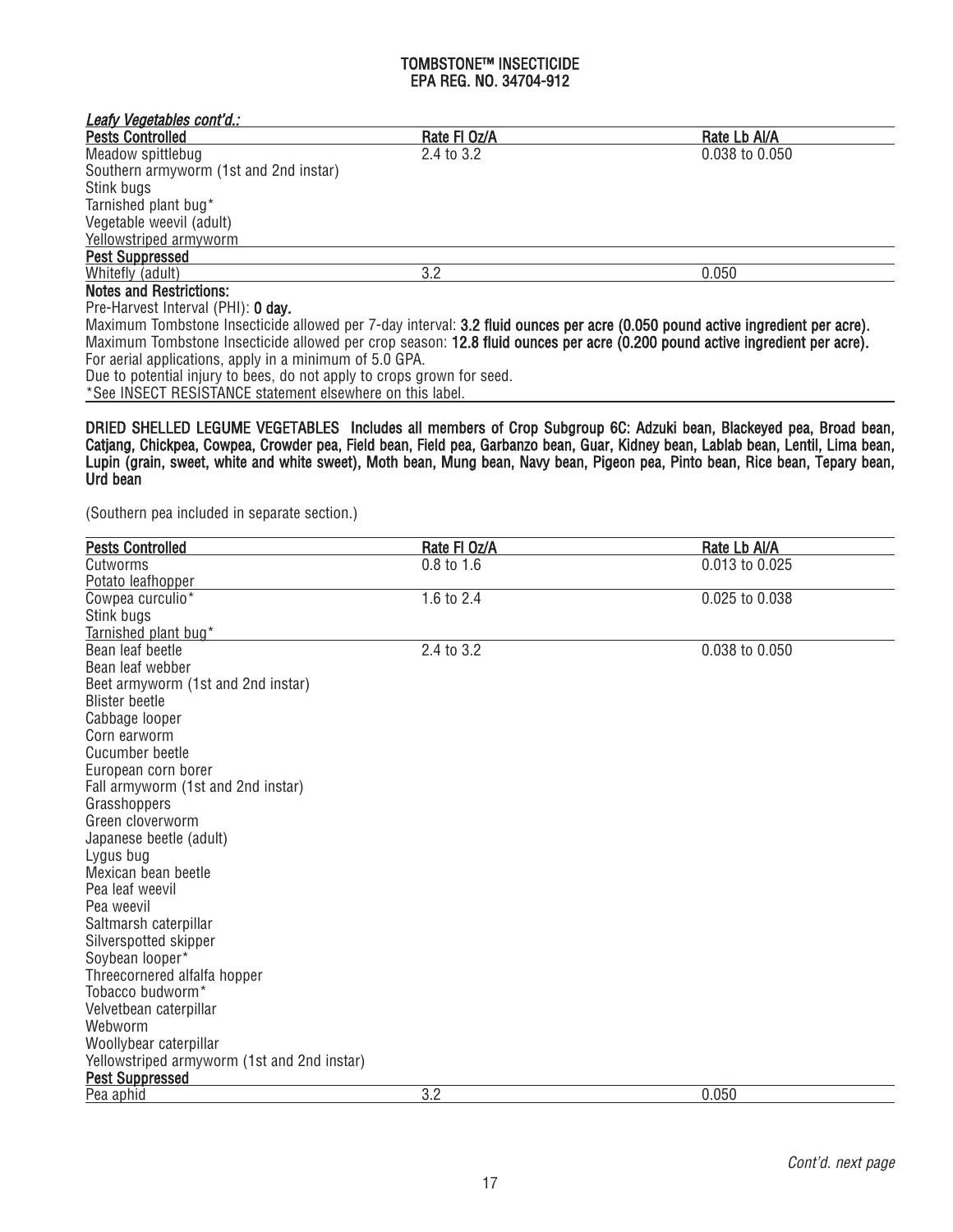# Dried Shelled Legume Vegetables cont'd.:

# Notes and Restrictions:

Pre-Harvest Interval (PHI): **7 days** (minimum time between final application and threshing for seed).

Maximum Tombstone Insecticide allowed per 14-day interval: 3.2 fluid ounces per acre (0.050 pound active ingredient per acre). Maximum Tombstone Insecticide allowed per crop season: 6.4 fluid ounces per acre (0.100 pound active ingredient per acre). For aerial applications, apply in a minimum of 5.0 GPA. Do not feed treated vines or hay to livestock.

\*See INSECT RESISTANCE statement elsewhere on this label.

## PEA, SOUTHERN Pests Controlled **Rate Fl Oz/A** Rate Fl Oz/A Rate Research Rate Controlled Rate Lb Al/A Cutworms 0.8 to 1.6 0.013 to 0.025 Potato leafhopper Beet armyworm (1st and 2nd instar) 1.6 to 2.1 0.025 to 0.033 Fall armyworm (1st and 2nd instar) Corn earworm Cowpea curculio **Grasshoppers** Lygus bug Stink bugs Southern armyworm (1st and 2nd instar) Tarnished plant bug\* Thrips Yellowstriped armyworm 1st and 2nd instar) Notes and Restrictions: Pre-Harvest Interval (PHI): 3 day. Maximum Tombstone Insecticide allowed per 5-day interval: 2.1 fluid ounces per acre (0.033 pound active ingredient per acre). Maximum Tombstone Insecticide allowed per crop season: 10.5 fluid ounces per acre (0.165 pound active ingredient per acre). Due to potential injury to bees, do not apply to Southern peas grown for seed. Do not feed treated vines or hay to livestock. Do not apply to Cowpea or Southern pea varieties grown for livestock feed. \*See INSECT RESISTANCE statement elsewhere on this label. POTATO, SWEET POTATO and other tuberous and corm vegetables: Includes all members of Crop Subgroup 1C: Arracacha, Arrowroot, Artichoke (Chinese and Jerusalem), Edible canna, Cassava (bit-

| ter and sweet), Chayote root, Chufa, Dasheen, Ginger, Leren, Potato, Sweet potato, Tanier, True yam, Turmeric, Yam bean |                       |                    |
|-------------------------------------------------------------------------------------------------------------------------|-----------------------|--------------------|
| <b>Pests Controlled</b>                                                                                                 | Rate FI Oz/A          | Rate Lb Al/A       |
| Cutworms                                                                                                                | $0.8 \text{ to } 1.6$ | 0.013 to 0.025     |
| Potato leafhopper                                                                                                       |                       |                    |
| Cabbage looper                                                                                                          | 1.6 to $2.8$          | $0.025$ to $0.044$ |
| Colorado potato beetle*                                                                                                 |                       |                    |
| European corn borer                                                                                                     |                       |                    |
| Potato flea beetles                                                                                                     |                       |                    |
| Potato psyllid                                                                                                          |                       |                    |
| Potato tuberworm                                                                                                        |                       |                    |
| Sweet potato weevil (adult)                                                                                             |                       |                    |
| Tarnished plant bug*                                                                                                    |                       |                    |
| <b>Pest Suppressed</b>                                                                                                  |                       |                    |
| Aphids                                                                                                                  | 2.8                   | 0.044              |
| <b>Notes and Restrictions:</b>                                                                                          |                       |                    |

Pre-Harvest Interval (PHI): 0 day

If more than 5.6 fluid ounces per acre is applied, allow at least 14 days between last application and grazing.

Maximum Tombstone Insecticide allowed per 5-day interval: 2.8 fluid ounces per acre (0.044 pound active ingredient per acre). Maximum Tombstone Insecticide allowed per crop season: 16.8 fluid ounces per acre (0.263 pound active ingredient per acre). \*See INSECT RESISTANCE statement elsewhere on this label.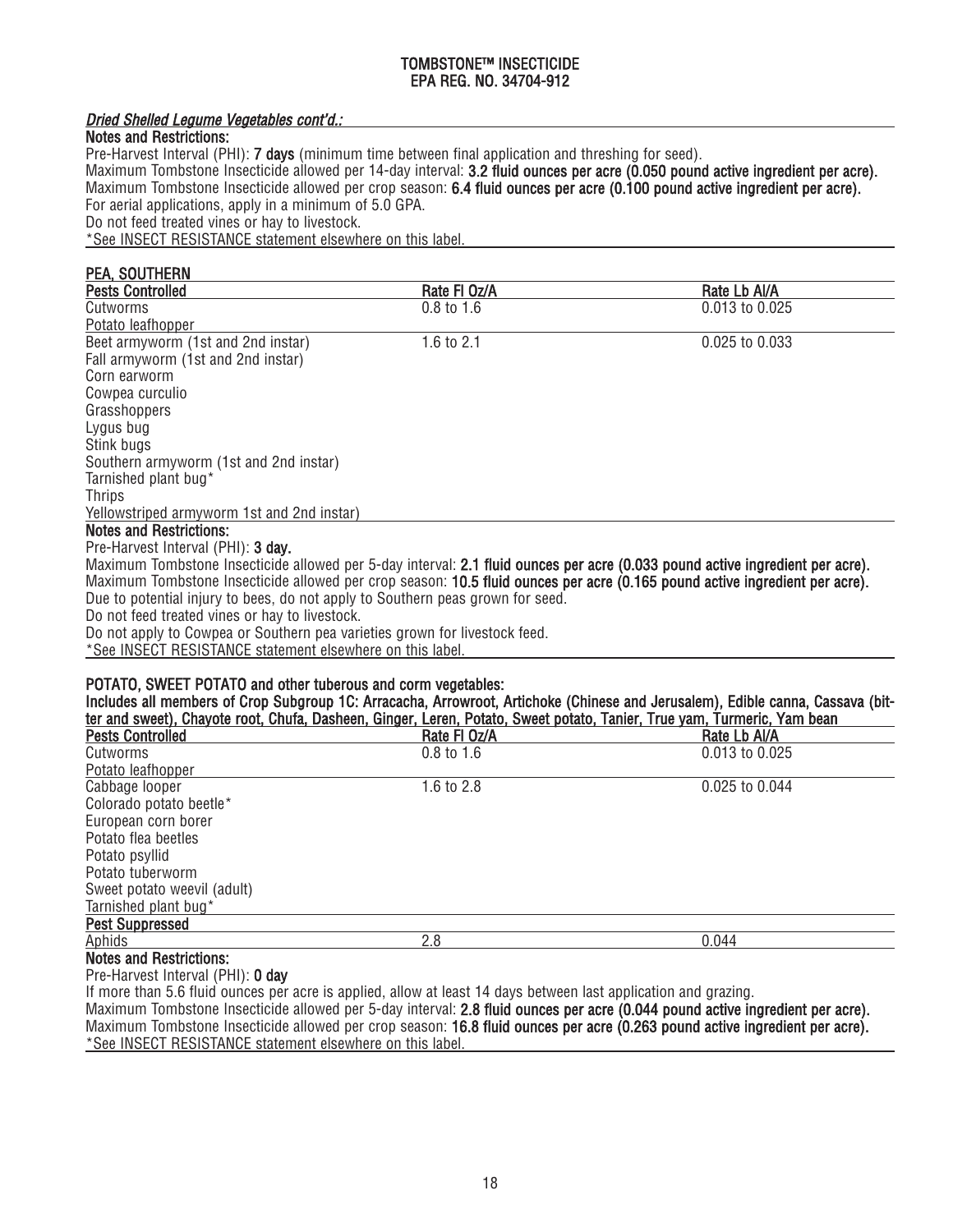#### CARROT AND RADISH Pests Controlled Rate Fl Oz/A Rate Controlled Rate Lo Al/A Rate Lo Al/A Rate Lo Al/A Rate Lo Al/A Rate Lo Al/A Rate Lo Al/A 2.8 0.025 to 0.044 Aster leafhopper

| Cutworms          |            |       |  |
|-------------------|------------|-------|--|
| Flea Beetle       |            |       |  |
| Potato leafhopper |            |       |  |
| Carrot weevil     | ח ו<br>۵.c | 0.044 |  |

## Notes and Restrictions:

Pre-Harvest Interval (PHI): 0 day.

Maximum Tombstone Insecticide allowed per 7-day interval: 2.8 fluid ounces per acre (0.044 pound active ingredient per acre). Maximum Tombstone Insecticide allowed per crop season: 14.0 fluid ounces per acre (0.220 pound active ingredient per acre). Do not harvest radish tops (leaves) for human consumption.

Due to potential injury to bees, do not apply to any of the crops listed in this section grown for seed.

| <b>SWEET CORN - Foliar Applications</b>     |              |                |
|---------------------------------------------|--------------|----------------|
| <b>Pests Controlled</b>                     | Rate FI Oz/A | Rate Lb Al/A   |
| <b>Black cutworm</b>                        | $0.8$ to 1.6 | 0.013 to 0.025 |
| Flea beetles                                |              |                |
| Granulate cutworm                           |              |                |
| Sand hill cutworm                           |              |                |
| Armyworm (1st and 2nd instar)               | 1.6 to 2.8   | 0.025 to 0.044 |
| Bean leaf beetle                            |              |                |
| Cereal leaf beetle                          |              |                |
| Chinch bug                                  |              |                |
| Click beetle (adult)                        |              |                |
| Corn earworm                                |              |                |
| Corn rootworms (adult)                      |              |                |
| Corn silk fly                               |              |                |
| European corn borer*                        |              |                |
| Grape colaspis (adult)                      |              |                |
| Japanese beetle (adult)                     |              |                |
| June beetle (adult)                         |              |                |
| Leafhoppers                                 |              |                |
| Masked chafer (adult)                       |              |                |
| Southern armyworm (1st and 2nd instar)      |              |                |
| Southern corn leaf beetle                   |              |                |
| Southwestern corn borer*                    |              |                |
| Stalk borer*                                |              |                |
| Stink bugs                                  |              |                |
| Webworm                                     |              |                |
| Western bean cutworm                        |              |                |
| Yellowstriped armyworm (1st and 2nd instar) |              |                |
| <b>Grasshoppers</b>                         | 2.0 to 2.8   | 0.031 to 0.044 |
| Fall armyworm (1st and 2nd instar)          | 2.8          | 0.044          |
| <b>Notes and Restrictions:</b>              |              |                |

#### Pre-Harvest Interval (PHI): 0 day

Maximum Tombstone Insecticide allowed per 2-day interval: 2.8 fluid ounces per acre (0.044 pound active ingredient per acre). Maximum Tombstone Insecticide allowed per crop season: 28.0 fluid ounces per acre (0.440 pound active ingredient per acre). Minimum ULV application volume (once refined cotton seed/vegetable oil): 1.0 quart per acre – aerial application. \* Application must be made prior to the larva boring into the plant.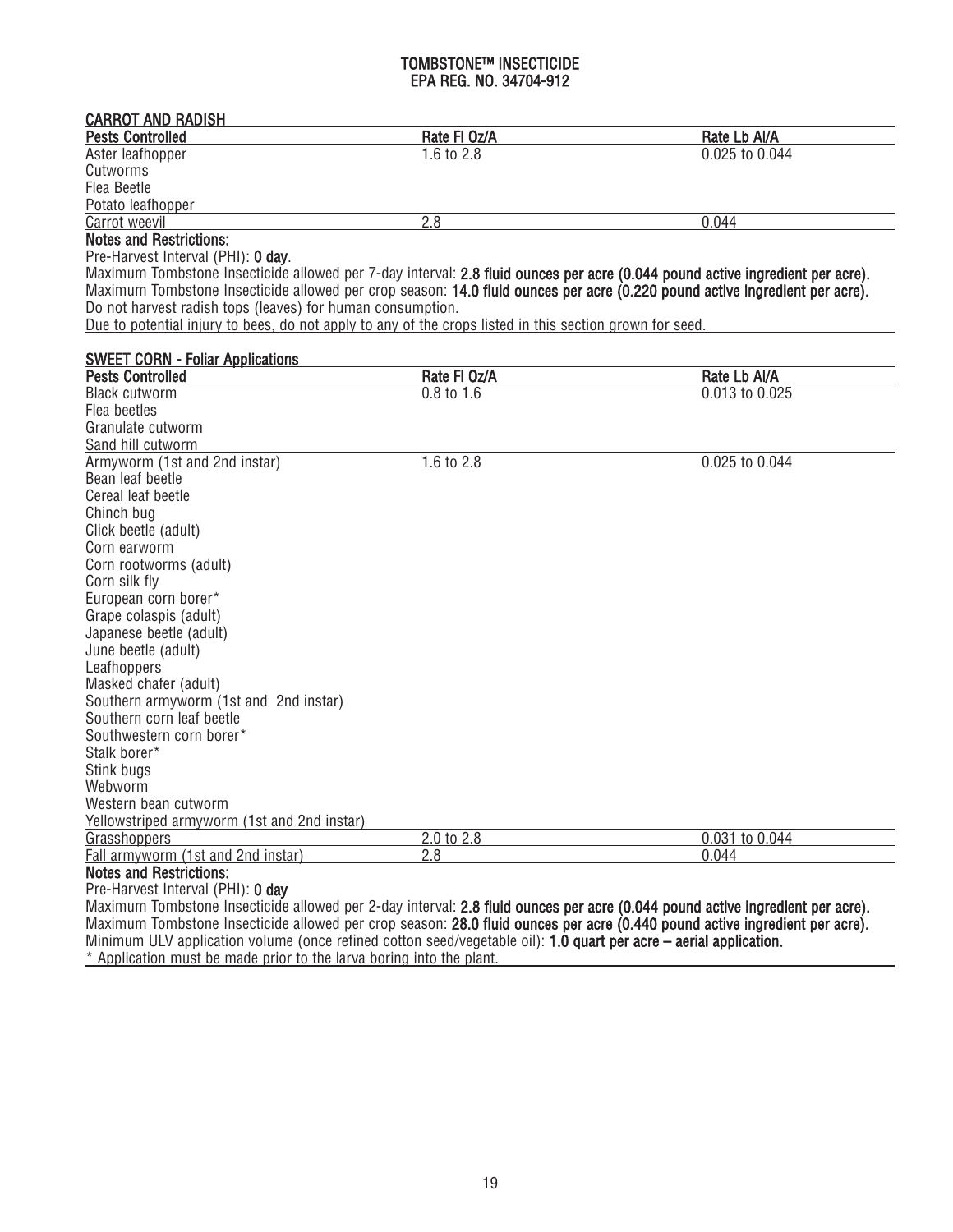| <b>SWEET CORN - Soil Applications**</b> |                  |                       |
|-----------------------------------------|------------------|-----------------------|
| <b>Pests Controlled</b>                 | Rate FI Oz /     |                       |
|                                         | 1000 row-ft      | Rate FI Oz/A          |
| Seed corn maggot                        | $0.12$ to $0.16$ | $2.0 \text{ to } 2.8$ |
| Wireworm                                |                  |                       |
| <b>Pest Suppressed</b>                  |                  |                       |
| White grub                              | $0.14$ to $0.16$ | $2.5 \text{ to } 2.8$ |
| <b>Notes and Restrictions:</b>          |                  |                       |

#### es and Restrictions

Pre-Harvest Interval (PHI): 0 day.

Maximum Tombstone Insecticide allowed at planting: 2.8 fluid ounces per acre (0.044 pound active ingredient per acre).

Application Instructions: Tombstone Insecticide may be applied in water or in liquid, pop-up fertilizer at planting. Apply in a minimum of 2.0 GPA of total mix volume when applied in water. Good agitation must be maintained at all times during application.

Instructions For Liquid Pop-Up Fertilizer Application: Perform a compatibility test prior to mixing the entire tank to ensure that Tombstone Insecticide will remain in solution while applying. Take a known amount of the fertilizer to be used as a carrier and place in a glass jar. Add the appropriate amount of Tombstone Insecticide based on the labeled use rate. Add other components to be tank mixed. Gently agitate the solution. Examine the solution for signs of incompatibility such as flocculation, precipitation, separation, etc. If incompatibility occurs, contact your local representative of Loveland Products, Inc. for additional information. Fertilizers containing zinc have been shown to be incompatible with Tombstone Insecticide.

Placement: Apply total mix volume in the open furrow ahead of the closing wheels for optimum coverage.

\*\*Use not permitted in CA.

# TREE and VINE CROPS

#### Recommended Applications – Tombstone Insecticide

For all crops, apply specific dosage of Tombstone Insecticide at early threshold for target pest, as population begins to develop. Degree of control or suppression of additional labeled pests will be determined, in part by the stage of pest development at application and infestation level of those pests.

Recommended application rates within this label are based on full-size mature trees and vines. Application timing should be based on careful scouting and local economic thresholds. Use the higher rates for moderate to heavy insect pressure. Lower rates are generally adequate for smaller trees/vines or low to moderate insect pressure but require careful scouting and may require more frequent application.

Tombstone Insecticide is an Emulsifiable Concentrate (EC) formulation and is active by contact and ingestion. For tree and vine crops, apply by ground or air equipment using sufficient water to obtain thorough coverage of target plant parts for optimum performance. When applying by air, apply in a minimum of 5.0 gallons per acre; unless specified otherwise in the crop specific recommended application sections. Use higher volumes as necessary to achieve thorough coverage.

#### CITRUS (California and Arizona, Only) Includes all members of Crop Group 10: Calamondin, Citrus citron, Citrus hybrids (includes chironja, tangelo, and tangor), Grapefruit, Kumquat, Lemon, Lime, Mandarin (tangerine), Orange (sweet and sour), Pummelo, Satsuma mandarin, Tangelo, White sapote, and other cultivars and/or hybrids of these.<br>Pests Controlled **Rate Lock of the set of the set of the C**rician Rate FI Oz/A Pests Controlled **Rate Fl Oz/A** Rate Fl Oz/A Rate Lb Al/A Rate Lb Al/A Rate Lb Al/A Classywinged sharpshooter 1.6 to 3.2 Glassywinged sharpshooter 1.6 to 3.2 0.025 to 0.050<br>Foliar feeding cutworms 2.4 to 3.2 0.038 to 0.050 Foliar feeding cutworms Fuller rose beetle (larvae and adults on foliage) **Grasshoppers** Root-weevil complex (larvae and adults on foliage) Citrus thrips 6.4 0.10 Katydid Notes and Restrictions:

Pre-Harvest Interval (PHI): 0 day.

Maximum Tombstone Insecticide allowed per 7-day interval: 6.4 fluid ounces per acre (0.10 pound active ingredient per acre). Maximum Tombstone Insecticide allowed per crop season: 6.4 fluid ounces per acre (0.10 pound active ingredient per acre). Minimum application volume (water): 25.0 GPA – ground, 25.0 GPA – aerial application.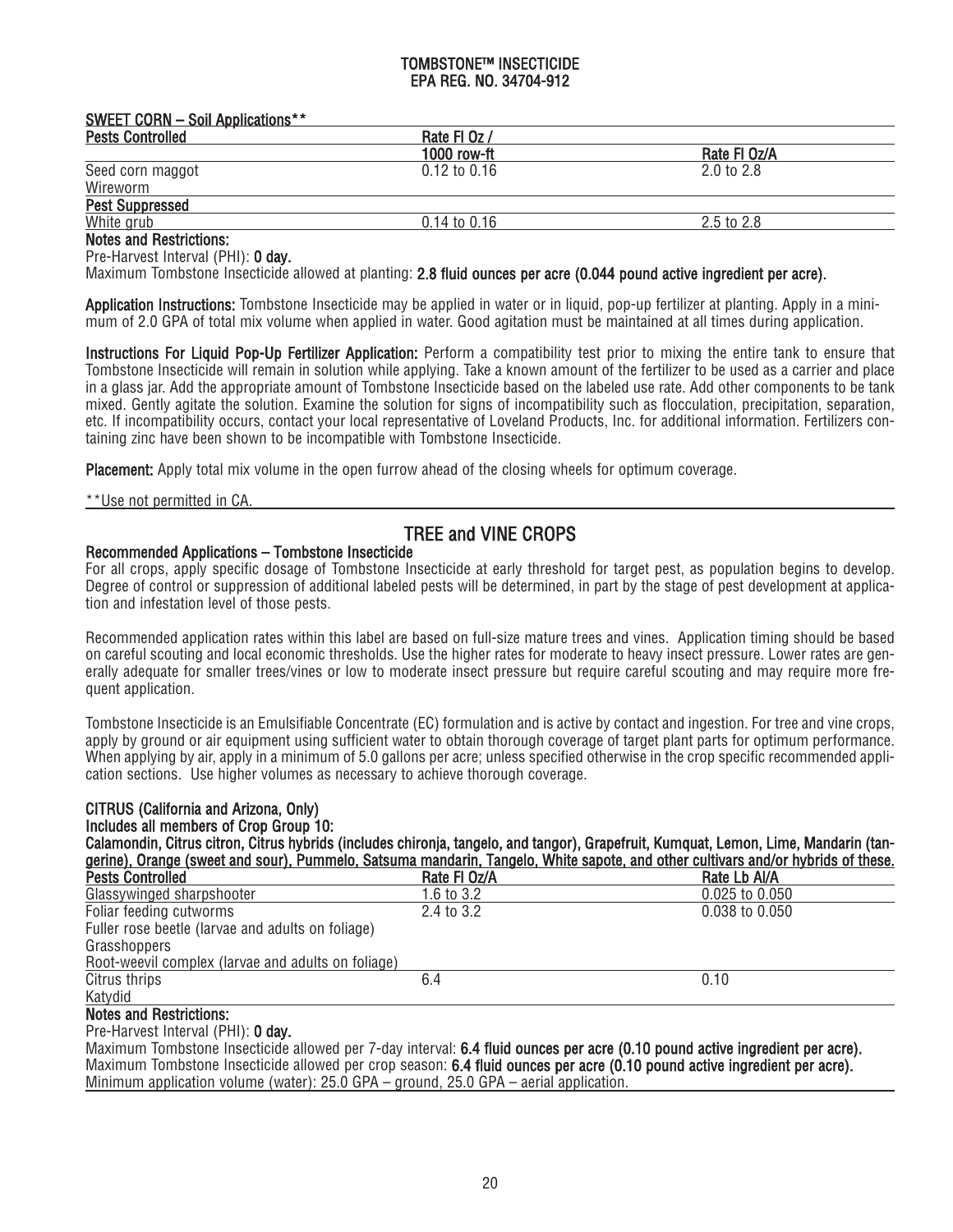| <b>GRAPE</b>                                                                                                                   |              |                   |
|--------------------------------------------------------------------------------------------------------------------------------|--------------|-------------------|
| Includes: Table grape, Raisin, Wine and Muscadine grape                                                                        |              |                   |
| <b>Pests Controlled</b>                                                                                                        | Rate FI Oz/A | Rate Lb Al/A      |
| Glassywinged sharpshooter                                                                                                      | 1.6 to 3.2   | 0.025 to 0.050    |
| Grape leaf skeletonizer                                                                                                        |              |                   |
| Western grape skeletonizer                                                                                                     |              |                   |
| Climbing cutworm                                                                                                               | 2.4 to 3.2   | 0.038 to 0.050    |
| Grape berry moth                                                                                                               |              |                   |
| Grape bud beetle                                                                                                               |              |                   |
| Grape cane gallmaker (adult)                                                                                                   |              |                   |
| Grape flea beetle                                                                                                              |              |                   |
| Grape leaffolder                                                                                                               |              |                   |
| Grape leafhopper                                                                                                               |              |                   |
| Grape leafroller                                                                                                               |              |                   |
| Grape mealybug (crawlers)                                                                                                      |              |                   |
| Omnivorous leafroller                                                                                                          |              |                   |
| Orange tortrix                                                                                                                 |              |                   |
| <b>Thrips</b>                                                                                                                  |              |                   |
| Variegated leafhopper                                                                                                          |              |                   |
| <b>Notes and Restrictions:</b>                                                                                                 |              |                   |
| Pre-Harvest Interval (PHI): 3 days.                                                                                            |              |                   |
|                                                                                                                                |              |                   |
| Maximum Tombstone Insecticide allowed per 14-day interval: 3.2 fluid ounces per acre (0.050 pound active ingredient per acre). |              |                   |
| Maximum Tombstone Insecticide allowed per crop season: 12.8 fluid ounces per acre (0.200 pound active ingredient per acre).    |              |                   |
| Minimum application volume (water): 50.0 GPA - ground; 25.0 GPA - aerial application.                                          |              |                   |
| <b>HOP</b>                                                                                                                     |              |                   |
| <b>Pests Controlled</b>                                                                                                        | Rate FI Oz/A | Rate Lb Al/A      |
| Hop aphid                                                                                                                      | 3.2          | 0.050             |
| Hop flea beetle                                                                                                                |              |                   |
| Hop looper                                                                                                                     |              |                   |
| Hop plant bug                                                                                                                  |              |                   |
| <b>Notes and Restrictions:</b>                                                                                                 |              |                   |
|                                                                                                                                |              |                   |
| Pre-Harvest Interval (PHI): 7 days                                                                                             |              |                   |
| Maximum Tombstone Insecticide allowed per 14-day interval: 3.2 fluid ounces per acre (0.050 pound active ingredient per acre). |              |                   |
| Maximum Tombstone Insecticide allowed per crop season: 16.0 fluid ounces per acre (0.250 pound active ingredient per acre).    |              |                   |
| Minimum application volume (water): 25.0 GPA - ground; 25.0 GPA - aerial application.                                          |              |                   |
| <b>POME FRUIT</b>                                                                                                              |              |                   |
| Includes all members of Crop Group 11: Apple, Crabapple, Loquat, Mayhaw, Pear, Oriental pear, Quince                           |              |                   |
| <b>Pests Controlled</b>                                                                                                        | Rate FI Oz/A | Rate Lb Al/A      |
|                                                                                                                                |              |                   |
| Green fruitworm                                                                                                                | 1.4 to 2.0   | 0.022 to 0.031    |
| Potato leafhopper                                                                                                              |              |                   |
| White apple leafhopper                                                                                                         |              |                   |
| Codling moth                                                                                                                   | 2.0 to 2.4   | 0.031 to 0.038    |
| Oriental fruit moth                                                                                                            |              |                   |
| Spotted tentiform leafminer                                                                                                    |              |                   |
| Stink bugs                                                                                                                     |              |                   |
| Tarnished plant bug                                                                                                            |              |                   |
| Western tentiform leafminer                                                                                                    |              |                   |
| Apple leafroller                                                                                                               | 2.4 to 2.8   | 0.038 to 0.044    |
| Apple maggot                                                                                                                   |              |                   |
| Ermine moth                                                                                                                    |              |                   |
| European apple sawfly                                                                                                          |              |                   |
| Lesser appleworm                                                                                                               |              |                   |
| Obliquebanded leafroller                                                                                                       |              |                   |
| Pandemis leafroller                                                                                                            |              |                   |
| Pear sawfly (larvae = pear slug)                                                                                               |              |                   |
| Periodical cicada                                                                                                              |              |                   |
| Plum curculio                                                                                                                  |              |                   |
| Redbanded leafroller                                                                                                           |              |                   |
| San Jose scale (crawlers)                                                                                                      |              |                   |
| Tufted apple bud moth                                                                                                          |              |                   |
| Variegated leafroller                                                                                                          |              | Cont'd. next page |
|                                                                                                                                |              |                   |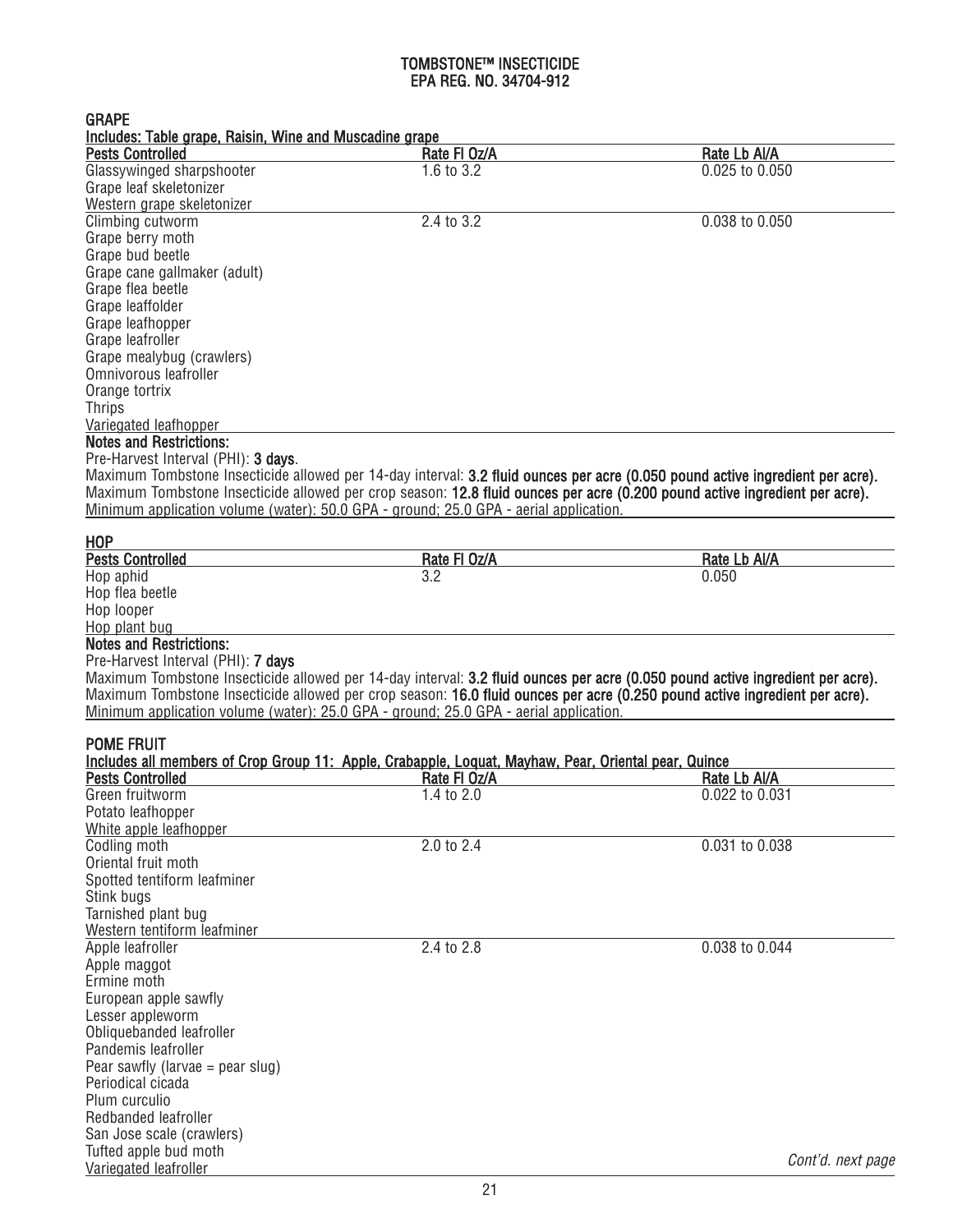# Pome Fruit cont'd.:

Notes and Restrictions: Pre-Harvest Interval (PHI): 7 days

Maximum Tombstone Insecticide allowed per 14-day interval: 2.8 fluid ounces per acre (0.044 pound active ingredient per acre). Maximum Tombstone Insecticide allowed per crop season: 2.8 fluid ounces per acre (0.044 pound active ingredient per acre). Minimum application volume (water): 100 GPA - ground application; 25.0 GPA - aerial application.

Includes all members of Crop Group 12: Apricot, Cherry (sweet and tart), Nectarine, Peach, Plum (includes chickasaw plum, dam-

# STONE FRUIT

|                                                                |              | THURDES AN HIGHDETS OF Grop Group TZ. Apricol, Gherry (Sweet and tart), Nectarine, Peach, Pium (Includes Chickasaw Dium, Qam- |  |
|----------------------------------------------------------------|--------------|-------------------------------------------------------------------------------------------------------------------------------|--|
| son plum, and Japanese plum), Plumcot, Prune (fresh and dried) |              |                                                                                                                               |  |
| <b>Pests Controlled</b>                                        | Rate FI Oz/A | Rate Lb Al/A                                                                                                                  |  |
| Green fruitworm                                                | 1.4 to 2.0   | 0.022 to 0.031                                                                                                                |  |
| Lesser peach tree borer                                        |              |                                                                                                                               |  |
| White apple leafhopper                                         |              |                                                                                                                               |  |
| Codling moth                                                   | 2.0 to 2.4   | 0.031 to 0.038                                                                                                                |  |
| Lygus bug                                                      |              |                                                                                                                               |  |
| Oriental fruit moth                                            |              |                                                                                                                               |  |
| Stink bugs                                                     |              |                                                                                                                               |  |
| Tarnished plant bug                                            |              |                                                                                                                               |  |
| American plum borer                                            | 2.4 to 2.8   | 0.038 to 0.044                                                                                                                |  |
| Black cherry aphid                                             |              |                                                                                                                               |  |
| Cherry fruit fly                                               |              |                                                                                                                               |  |
| Obliquebanded leafroller                                       |              |                                                                                                                               |  |
| Omnivorous leafroller                                          |              |                                                                                                                               |  |
| Peach twig borer                                               |              |                                                                                                                               |  |
| Periodical cicada                                              |              |                                                                                                                               |  |
| Plum curculio                                                  |              |                                                                                                                               |  |
| Redbanded leafroller                                           |              |                                                                                                                               |  |
| Western cherry fruit fly                                       |              |                                                                                                                               |  |
| <b>Notes and Restrictions:</b>                                 |              |                                                                                                                               |  |

#### Pre-Harvest Interval (PHI): 7 days.

Maximum Tombstone Insecticide allowed per 14-day interval: 2.8 fluid ounces per acre (0.044 pound active ingredient per acre). Maximum Tombstone Insecticide allowed per crop season: 5.6 fluid ounces per acre (0.088 pound active ingredient per acre). Minimum application volume (water): 50.0 GPA - ground application; 25.0 GPA - aerial application.

# TREE NUT CROPS

|                                                             | Includes all members of Crop Group 14: Almond, Beechnut, Brazil nut, Butternut, Cashew, Chestnut, Chinquapin, Filbert, Hickory nut, |
|-------------------------------------------------------------|-------------------------------------------------------------------------------------------------------------------------------------|
| Macadamia nut, Pecan, Pistachio, Walnut (black and English) |                                                                                                                                     |

| <b>Pests Controlled</b>        | Rate FI Oz/A | Rate Lb Al/A   |
|--------------------------------|--------------|----------------|
| Potato leafhopper              | 1.4 to 2.0   | 0.022 to 0.031 |
| White apple leafhopper         |              |                |
| Ants (on foliage)              | 2.0 to 2.4   | 0.031 to 0.038 |
| Codling moth                   |              |                |
| Common earwig                  |              |                |
| Filbertworm                    |              |                |
| Leaffooted bug                 |              |                |
| Navel orangeworm               |              |                |
| Pecan nut casebearer           |              |                |
| Pecan weevil                   |              |                |
| Stink bugs                     |              |                |
| Tarnished plant bug            |              |                |
| Twolined spittlebug            |              |                |
| Hickory shuckworm              | 2.4 to 2.8   | 0.038 to 0.044 |
| Obliquebanded leafroller       |              |                |
| Peach twig borer               |              |                |
| Walnut husk fly                |              |                |
| <b>Notes and Restrictions:</b> |              |                |

#### Pre-Harvest Interval (PHI): 14 days

Maximum Tombstone Insecticide allowed per 14 day interval: 2.8 fluid ounces per acre (0.044 pound active ingredient per acre). Maximum Tombstone Insecticide allowed per crop season: 2.8 fluid ounces per acre (0.044 pound active ingredient per acre). Minimum application volume (water): 100 GPA - ground application; 25.0 GPA - aerial application.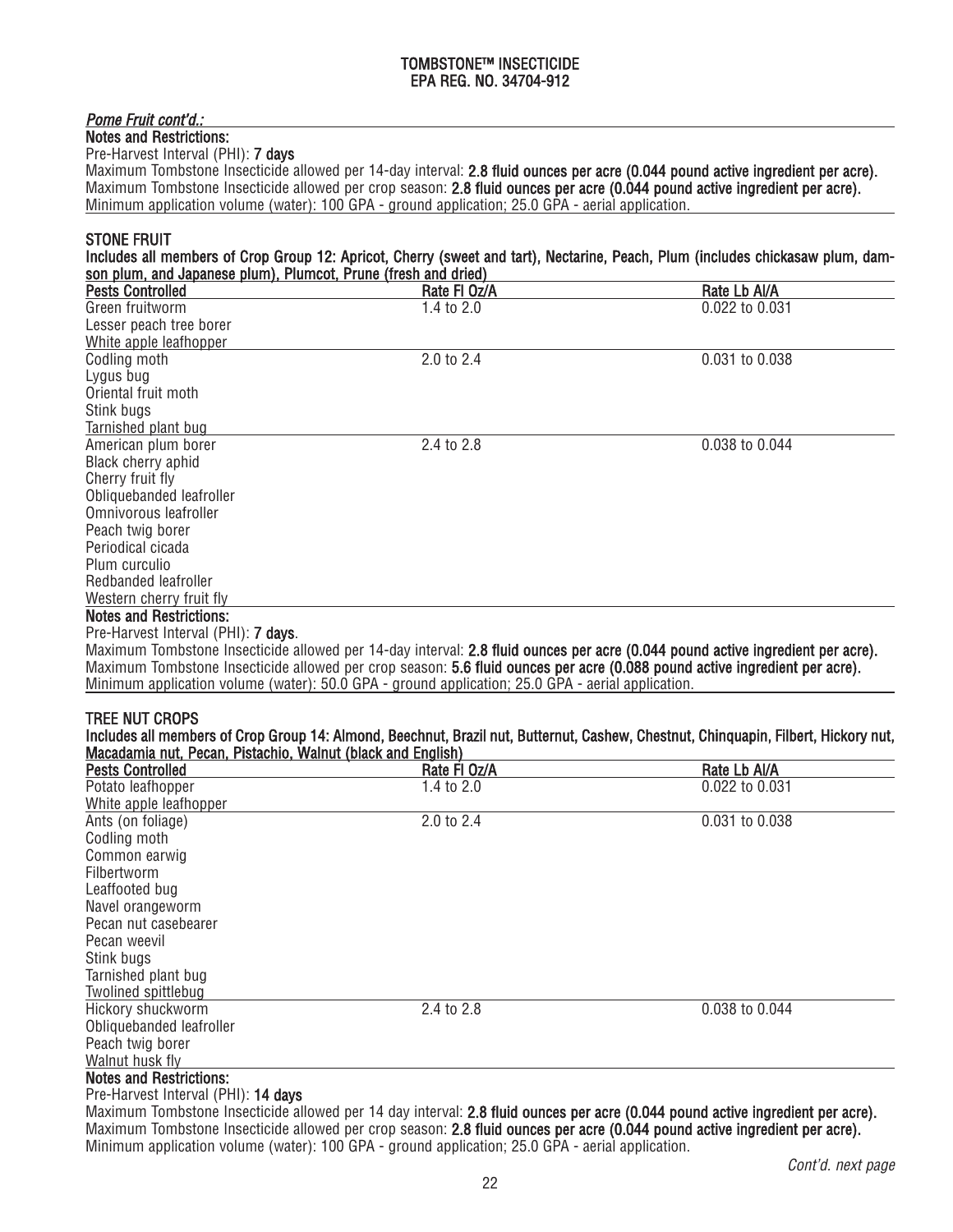| <i><b>Tree Nut Grops cont a.:</b></i> |         |       |  |
|---------------------------------------|---------|-------|--|
| <b>Rate Conversion Chart</b>          |         |       |  |
| FI Oz/A                               | Lb Al/A | A/Gal |  |
| 0.8                                   | 0.013   | 160   |  |
| 1.0                                   | 0.016   | 128   |  |
| 1.2                                   | 0.019   | 107   |  |
| 1.4                                   | 0.022   | 91    |  |
| 1.6                                   | 0.025   | 80    |  |
| 1.8                                   | 0.028   | 71    |  |
| 2.0                                   | 0.031   | 64    |  |
| 2.2                                   | 0.034   | 56    |  |
| 2.4                                   | 0.038   | 53    |  |
| 2.6                                   | 0.041   | 49    |  |
| 2.8                                   | 0.044   | 46    |  |
| 3.0                                   | 0.047   | 43    |  |
| 3.2                                   | 0.05    | 40    |  |
| 6.4                                   | 0.1     | 20    |  |

# Rate Conversion Chart for Tree and Vine Applications

Tree Nut Crops cont'd.:

# Fl Oz/100 Gal of Water

| <b>When Using</b><br>Spray Volume of: |          |          |                |                |                |                |                |  |
|---------------------------------------|----------|----------|----------------|----------------|----------------|----------------|----------------|--|
| FI Oz/A                               | 25.0 GPA | 50.0 GPA | <b>100 GPA</b> | <b>150 GPA</b> | <b>200 GPA</b> | <b>250 GPA</b> | <b>500 GPA</b> |  |
|                                       |          |          |                |                |                | J.56           | 0.28           |  |
|                                       |          |          |                |                |                | 0.64           | 0.32           |  |
|                                       |          |          |                |                |                |                |                |  |
|                                       | 9.6      |          |                |                |                |                | J.5            |  |
|                                       | 1.2      |          | Z.C            | .9             |                |                | 0.6            |  |
|                                       | 12.8     |          | י פ            |                |                |                | 0.65           |  |
| ∪.∸                                   | 25.6     | ה ו      |                | ۰. تا          |                |                | ں. ا           |  |
|                                       |          |          |                |                |                |                |                |  |

# CROP ROTATION STATEMENT

Treated areas may be replanted with any crop as soon as practical after last application.

# STORAGE AND DISPOSAL

Do not contaminate water, food or feed by storage or disposal.

PESTICIDE STORAGE: Store in a cool, dry place and away from open flame and extreme heat. Store in such a manner as to prevent cross contamination with other pesticides, fertilizers, food and feed. Store in original container and out of the reach of children, preferably in a locked storage area.

Handle open container in a manner as to prevent spillage. If container is leaking, invert container to prevent leakage. If the container is leaking or material spilled for any reason or cause, carefully dam up spilled material to prevent runoff. Refer to Precautionary Statements on label for hazards associated with the handling of this material. Do not walk through spilled material. Absorb spilled material with absorbing type compounds and dispose of as directed for pesticides below. In spill or leak incidents, keep unauthorized people away.

PESTICIDE DISPOSAL: Pesticide wastes are acutely hazardous. Improper disposal of excess pesticide, spray mixture, or rinsate is a violation of Federal law. If these wastes cannot be disposed of by use according to label instructions, contact your State Pesticide or Environmental Control Agency, or the Hazardous Waste representative at the nearest EPA Regional Office for guidance.

# CONTAINER HANDLING:

Nonrefillable container. Do not reuse this container to hold materials other than pesticides or dilute pesticides (rinsate). After emptying and cleaning, it may be allowable to temporarily hold rinsate or other pesticide-related materials in the container. Contact your state regulatory agency to determine allowable practices in your state. Once cleaned, some agricultural plastic pesticide containers can be taken to a container collection site or picked up for recycling. To find the nearest site, contact your chemical dealer or manufacturer, or contact The Agricultural Container Recycling Council (ACRC) at www.acrecycle.org. If not recycled, then puncture and dispose of in a sanitary landfill, or incineration, or if allowed by state and local authorities, by burning. If burned, stay out of smoke.

Triple rinse or pressure rinse container (or equivalent) promptly after emptying.

For packages up to 5 gallons: Triple rinse as follows: Empty the remaining contents into application equipment or a mix tank and drain for 10 seconds after the flow begins to drip. Fill the container 1/4 full with water and recap. Shake for 10 seconds. Pour rinsate into application equipment or a mix tank or store rinsate for later use or disposal. Drain for 10 seconds after the flow begins to drip. Repeat this procedure two more times. Pressure rinse as follows: Empty the remaining contents into application equipment or a mix tank and continue to drain for 10 seconds after the flow begins to drip. Hold container upside down over